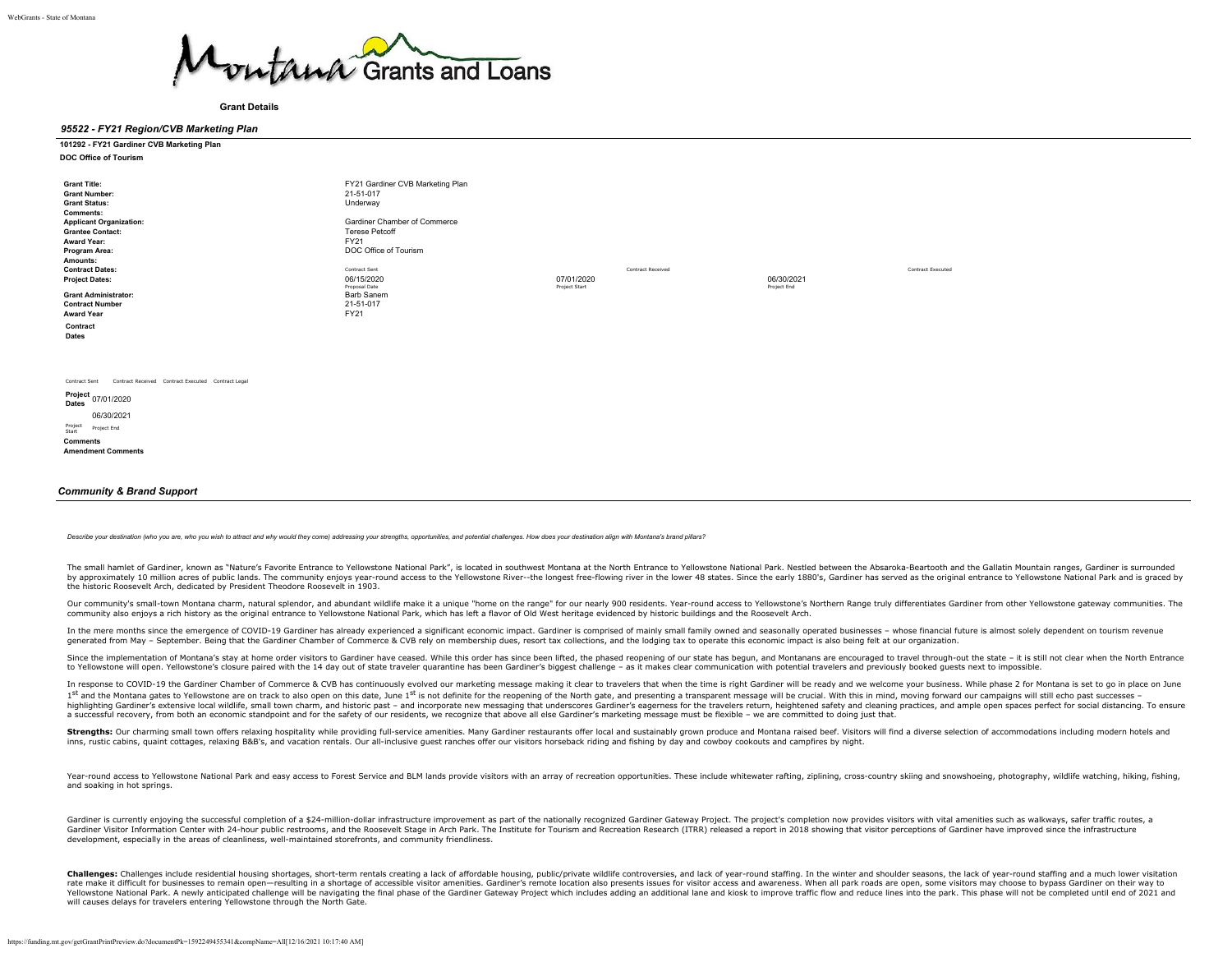Opportunities: The largest opportunity for tourism growth in Gardiner is in the winter and shoulder seasons. According to National Park Service vehicle gate counts for 2019, October through May only contribute to approxima goal of our long-term marketing efforts continues to be focused on attracting more visitors during that time through a comprehensive marketing plan.

Brand Pillars: Gardiner aligns perfectly with the state's brand pillars. Located at the heart of the Greater Yellowstone Ecosystem, Gardiner is surrounded by unspoiled nature with beautiful vistas and landscapes home to so Gardiner prides itself as the historic gateway to Yellowstone's natural wonders. Our messaging focuses on the area's abundant wildlife, authentic and local hospitality, and year-round recreational activities as the only ye

### **Describe your destination.**

Inspiration: We will continue to inspire potential visitors through a multi-faceted marketing plan that includes print, digital, and video advertisements and engagement. We'll focus on the elements of Gardiner that make it Yellowstone National Park.

Orientation: We'll continue to build out Gardiner-specific website content including blog posts, events, activities, lodging, and winter season opportunities to message Gardiner as a destination unto itself, in addition to

Facilitation: Our Visitor Information Center and friendly, accommodating business owners will help facilitate visitors to Gardiner, Montana. Trip planning materials, recommendations, and complimentary wifi are available fo as well as our brand new, comprehensive visitor guide serve as valuable resources for our visitors throughout all phases of the travel decision process.

**Optional: Include attachments here Garding School Control Cardiner MT** Visitor Perceptions Image and Spending Before.pdf

*a. Define your target markets (demographic, geopgraphic and psychographic).*

The target market for increasing all visitation remains the geo-traveler. Efforts should target promoting the outdoors to the authentic experience seeker and wildlife enthusiast.

## **Adventurous families:**

Couples and families, ages 45-54

College-educated

United States: especially from California, Texas, Washington

Affluent \$80,000+ per year

Interested in travel

Source: 2018 Profile of the Winter Enthusiast study: Destination Analysts. FY20 VisitGardinerMT.com Google analytics

#### **Mature Nature-Based Travelers**

Interested in visiting Yellowstone National Park and partaking in activities such as scenic driving, day hiking, wildlife watching and nature photography.

Most often from Washington, California, Idaho, Illinois, and Utah

Affluent \$75,000 + per year

Median age 60

Travel in couples

Source: Gardiner and Yellowstone Country Nonresident Visitors: ITRR interactive data report 2018. FY20 VisitGardinerMT.com Google analytics

*b. What are your emerging markets?*

International travelers Interested in Yellowstone National Park

Most often from Canada, India, United Kingdom, Australia, Germany, and France.

International travelers particularly from Canada, India, the United Kingdom, Australia, Germany, and France appear to be an emerging market for Gardiner, Montana. Data from 2019 Gardiner Visitor Information Center visitor Australia are our most common countries of origin for international travelers.

VisitGardinerMT.com Google analytics data from FY20 supports this information; it shows that the majority of international website users were from the aforementioned countries - India with 4,119 users, Canada with 1,615 us Australia with 521 users.

Although this market has been on our radar thanks to tracking information from the Gardiner Visitor Information Center, the more regular use of Google analytics by Gardiner CVB staff has helped bring these emerging markets through the use of targeted social media posts and continued visitor tracking at the Gardiner VIC.

Source: 2019 Gardiner Welcome Center survey data. FY20 VisitGardinerMT.com Google analytics

#### **Optional: Include attachments here.**

#### *c. What research supports your target marketing?*

2019 visitor survey data from the Gardiner Visitor Information Center shows our visitors are most often from Texas, California, and Washington, and spend their time primarily wildlife watching and enjoying Yellowstone Nati Germany, and France following for the top five. This is relatively consistent with years past, although visitors from China have shown a steady decline.

Drawing from information outlined in the Gardiner Visitor Information Center data, ITRR reports, results from our digital ad campaigns through our web agency TDG, and VisitGardinerMT social media/Google analytics, we belie geotravelers, and international visitors. In the attached document you will see detailed metrics supporting our target markets. Before reading it is important to note the countries the in the Google Analytics Demographics visitors to the VisitGardinerMT website and we have not identified them as a target market. After discussing the traffic with our web agency, TDG, it was found that while these were top visitors to the site the audience's that these were most likely informational campaign bots and not a potential target market.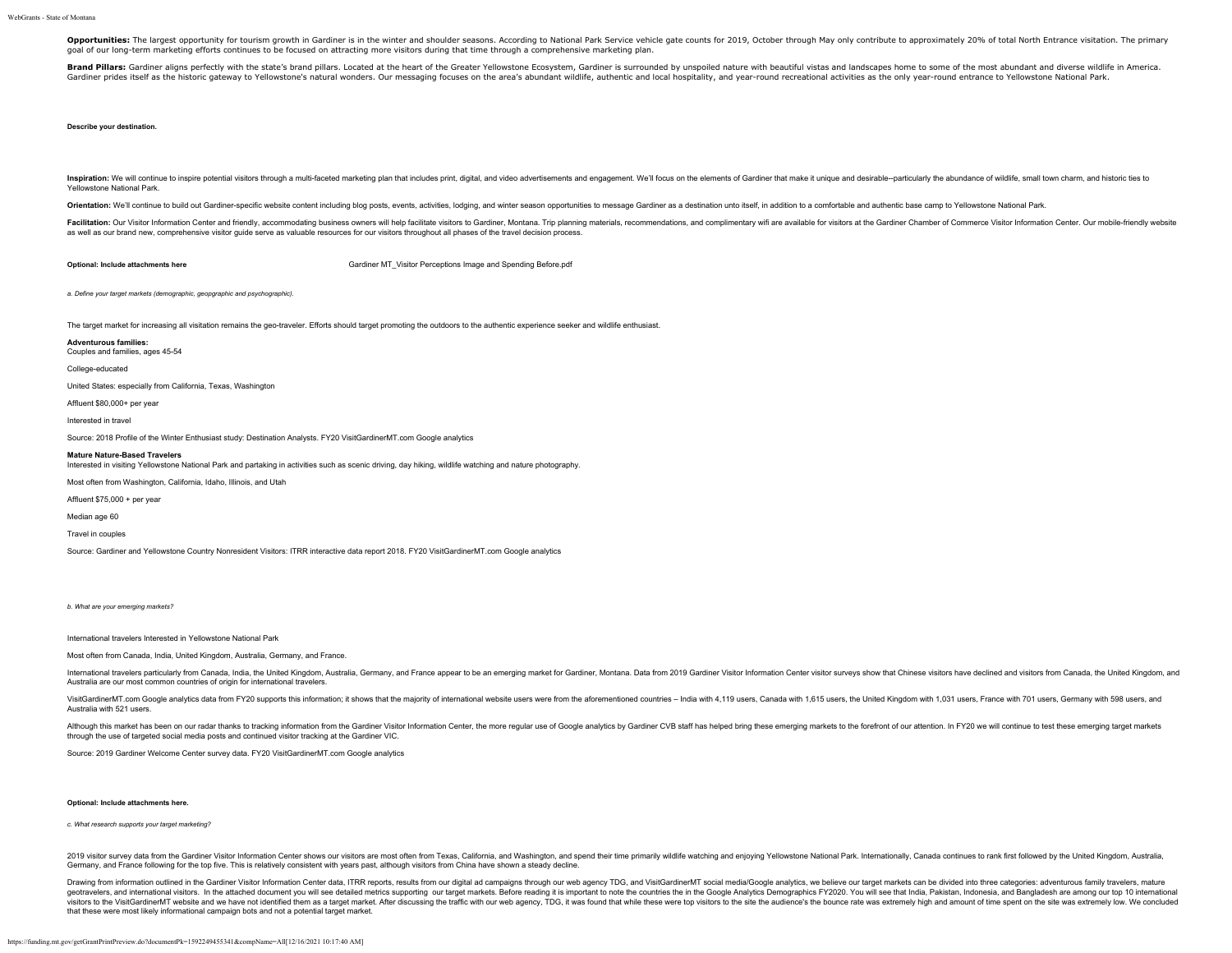- Promote the Gardiner destination in a way that we can anticipate exceeding the forecasted bed tax collections.
- Increase visitor travel to the Gardiner area in the winter and shoulder seasons
- Increase visitation to the State particularly during the shoulder and winter seasons
- Increase our digital presence including social media reach/engagement by 25% and website traffic by 50%
- Increase our digital campaign results by 20%
- Maintain our metric reporting system that has comprehensively tracked marketing and campaign success in previous years.

*a. In what types of co-ops with MTOT would you like to participate?*

We would like to continue to participate in Joint Ventures with MOTBD as our budget allows. As a smaller organization with limited funding, these opportunities to participate in larger campaigns and content creation are in

We have found great success in online advertising as a cost effective means of promoting our brand and would like to continue to seek out options for content creation and online advertising campaigns - especially to showca

**Optional: Include attachment here.** [FY21 Gardiner Target Markets Supporting Data.pdf](https://funding.mt.gov/fileDownload.jsp?filename=1586459656494_FY21+Gardiner+Target+Markets+Supporting+Data.pdf)

*b. In what other types of co-ops would you like to participate? (Regions/CVBs, etc.)*

We would love to participate in Joint Ventures with Yellowstone Country and our regional CVBs to bring influencers and/or travel writers to Gardiner in the winter months. We feel that Gardiner offers a highly desirable win Yellowstone National Park. Due to budget constraints it would be valuable to us to partner with Yellowstone Country or other regional CVBs in order to make this happen in FY21.

*c. What types of co-ops have you done in the past? Were they successful - why or why not?*

#### **Yellowstone Country-TripAdvisor**

For several vears now we have participated in the TripAdvisor Pages Joint Venture offered through Yellowstone Country. TripAdvisor is a key platform for destination marketing and we have found the ability to have a presenc moderately successful. We hope to see improvements in our banner ad and click through rates and impressions in the future and will continue to monitor the metrics of these ads to determine if we want to continue this progr

#### **MTOT RootsRated JV-**

In FY18 we took advantage of the match program with Rootsrated to create custom content for our webpage and online platforms. With limited staffing we are not able to create content as frequently as we would like and we ha our webpage. Unfortunately, we were disappointed in the partnership overall; we provided our own local writers and received very few original photo assets (most were public domain photos available on the Yellowstone NPS Fl hire local writers directly to produce blog content.

#### **Optional: Include attachments here.**

#### **Optional: Include attachments here.**

**Optional: Include attachment here:**

## *Marketing Segment, Method & Budget*

| <b>Marketing</b><br>Segment | Marketing<br>Method   | <b>Describe</b><br>vour method.                                                                                                                                                                                               | Provide supporting research/statistics.                                                                                                                                                                                                                                                                                                                                                                                                                                                                                                     | How do you plan<br>to measure<br>success?                                                                                    | Provide a brief rationale for<br>this method.                                                                                                                                                                                                                                                                                                                  | <b>Estimated</b><br>budget<br>for<br>method. | <b>Marketing Method</b><br>Evaluation                                                                                                                                                                                                                                                                                                                                                                                                                                                                                                                                                                                                                                                                                                                      | <b>Add'l Attchmnt</b>                                   |
|-----------------------------|-----------------------|-------------------------------------------------------------------------------------------------------------------------------------------------------------------------------------------------------------------------------|---------------------------------------------------------------------------------------------------------------------------------------------------------------------------------------------------------------------------------------------------------------------------------------------------------------------------------------------------------------------------------------------------------------------------------------------------------------------------------------------------------------------------------------------|------------------------------------------------------------------------------------------------------------------------------|----------------------------------------------------------------------------------------------------------------------------------------------------------------------------------------------------------------------------------------------------------------------------------------------------------------------------------------------------------------|----------------------------------------------|------------------------------------------------------------------------------------------------------------------------------------------------------------------------------------------------------------------------------------------------------------------------------------------------------------------------------------------------------------------------------------------------------------------------------------------------------------------------------------------------------------------------------------------------------------------------------------------------------------------------------------------------------------------------------------------------------------------------------------------------------------|---------------------------------------------------------|
|                             |                       | In the coming<br>vear Gardiner<br><b>Jolans</b> to<br>leverage<br>partnerships<br>with the State.<br>Yellowstone<br>Country, and<br>regional<br>partners.<br>Yellowstone<br><b>Country</b><br>We would like to<br>continue to | We have found that by partnering with organizations in our region, county, and state the benefits are exponential, including but not limited to an elevated print and online presence.                                                                                                                                                                                                                                                                                                                                                      | season print coop we<br>Iplan to measure<br>success by leads<br>generated and<br>tracking impressions.<br>Project #2 was the | We have a small operating budget<br>and partnering with other tourism<br>organizations allows us the ability to<br>Project #1 was winter enter bigger markets and leverage a<br>Iteam of experts that would otherwise<br>be unavailable to us.<br>In response to the COVID-19<br>pandemic we believe that allocating<br>a large portion of our budget to Joint |                                              | The GCVB was able to<br>participate in two joint ventures<br>with Yellowstone Country.<br><b>Yellowstone Country</b><br>Winter Season print<br>cooperative: This JV was<br>successful. The GCVB was<br>included on an ad feature in the<br>following publications: Cross<br>Country Skier Magazine (30,000<br>impressions est.), Powder<br>Magazine (50,000 est.<br>impressions). Distinctly Montana<br>winter issue (20,000 est.<br>impressions), and Ski Magazine<br>(600,000 est. impressions). We<br>were also included on a winter<br>landing page with our logo.<br>contact information, and link to<br>our website that generated 823<br>traveler leads.<br><b>ISee materials in attachment</b><br>Gardiner FY21 YCMI JV<br>Reports & Materials.pdf |                                                         |
| <b>Consumer</b>             | <b>Joint Ventures</b> | nartner with<br>Yellowstone<br>Country on the<br><b>TripAdvisor</b><br>program as well                                                                                                                                        | In FY20 we were able to partner with Yellowstone County on a print campaign that not only gained us exposure to potential visitors in Midwest Living and Sunset Magazines but from this Lee MT Newspaper<br>joint venture we received over 200 valuable marketing leads that were used to specifically target travelers via mail and email. Our participation in programs like this have helped us to<br>Imake the most of our small operating budget and limited staff time and promote awareness of Gardiner as a vear-round destination. | Partnership we plan<br>to measure<br>impressions, clicks.                                                                    | Ventures will help us remain flexible<br>and open to opportunities that would<br>increase Gardiner's awareness as a   \$10,000.00<br>destination. We understand that<br>people will be re-evaluating how they                                                                                                                                                  |                                              | Lee MT Newspaper Network<br>partnership with Yellowstone<br>Country: This JV was<br>successful. The GCVB                                                                                                                                                                                                                                                                                                                                                                                                                                                                                                                                                                                                                                                   | <b>FY21 Gardiner YCMI JV</b><br>Reports & Materials.pdf |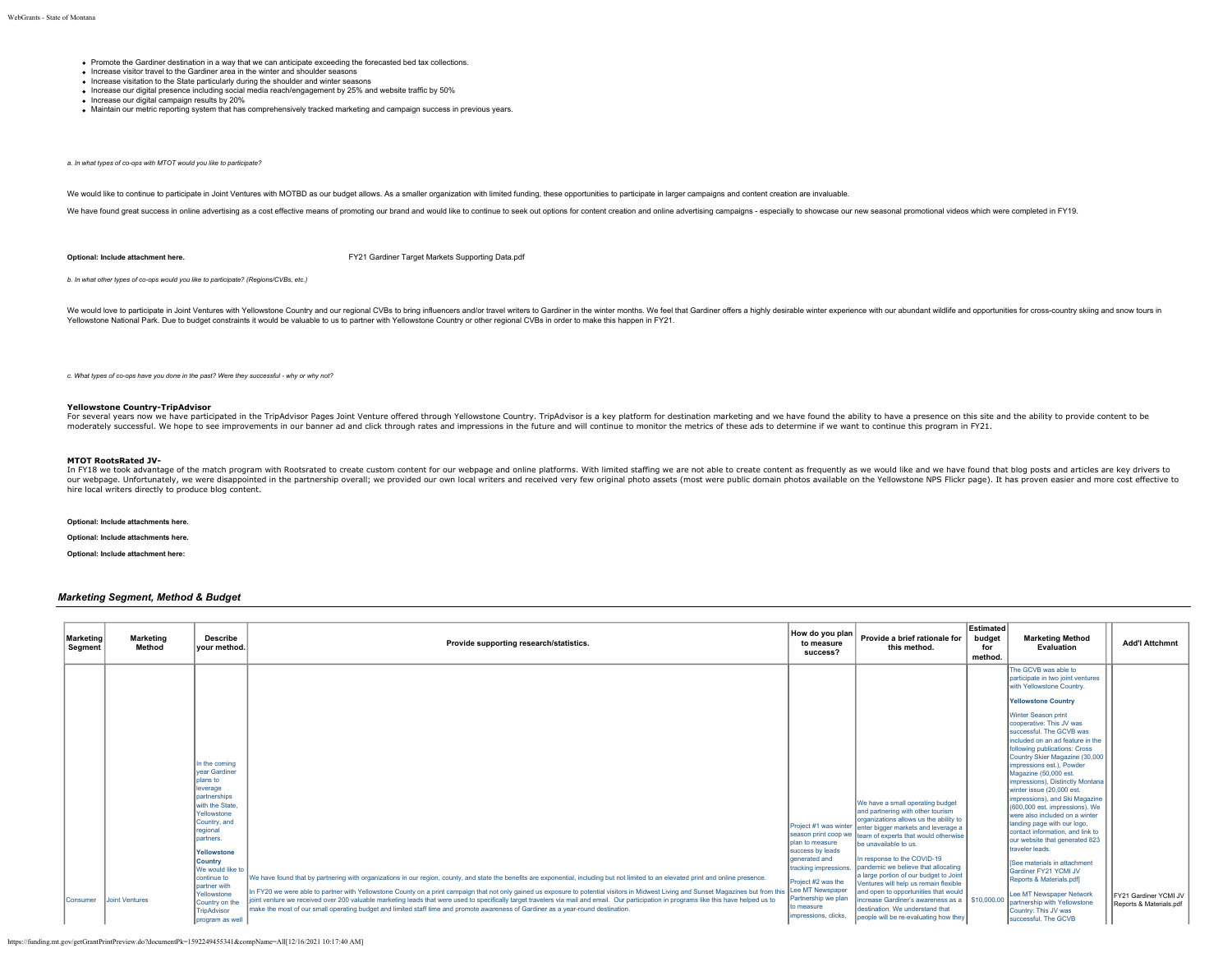|          |                                         | as have the<br>ability to<br>participate in<br>fam tours, print,<br>and digital<br>marketing<br>opportunities like<br>we were able to<br>do in FY20.                                                                                                                                                                                                                                                                                                                                                                                                             |                                                                                                                                                                                                                                                                                                                                                                                                                                                                                                                                                                                                                                                                                                                                                                                                                                                                                                                                                                                                                                                               | and click through<br>rates.                                                                                                                                                                                                                                                                                                                                                                                                                                                      | make their travel decisions and that<br>we may have to market the warm<br>season in addition to the shoulder<br>and winter seasons. We believe that<br>partnerships with the State,<br>Yellowstone Country, and regional<br>partners will give us the most<br>leverage to do so.                               |            | partnered with Yellowstone<br>Country on a series of banner<br>ads that were positioned<br>through the Lee Montana<br>Newspaper Network site. It<br>garnished a total of 356,206<br>impressions, 627 clicks, with a<br>click through rate of .18%. [See<br>materials in attachment<br>Gardiner FY21 YCMI JV<br>Reports & Materials.pdf]<br>The GCVB will continue to<br>utilize Joint Ventures with<br>Yellowstone Country, MOTBD,<br>and Regional Partners on<br>projects as applicable to our<br>marketing plan. With having a<br>small budget and partnering with<br>other tourism organizations<br>allows us the ability to enter<br>bigger markets and leverage a<br>team of experts that would<br>otherwise be unavailable to us.                                                                                                                                                                                                                                                                                                                                                                                                                                                                                                                                                                                                                                     |                                                                  |
|----------|-----------------------------------------|------------------------------------------------------------------------------------------------------------------------------------------------------------------------------------------------------------------------------------------------------------------------------------------------------------------------------------------------------------------------------------------------------------------------------------------------------------------------------------------------------------------------------------------------------------------|---------------------------------------------------------------------------------------------------------------------------------------------------------------------------------------------------------------------------------------------------------------------------------------------------------------------------------------------------------------------------------------------------------------------------------------------------------------------------------------------------------------------------------------------------------------------------------------------------------------------------------------------------------------------------------------------------------------------------------------------------------------------------------------------------------------------------------------------------------------------------------------------------------------------------------------------------------------------------------------------------------------------------------------------------------------|----------------------------------------------------------------------------------------------------------------------------------------------------------------------------------------------------------------------------------------------------------------------------------------------------------------------------------------------------------------------------------------------------------------------------------------------------------------------------------|----------------------------------------------------------------------------------------------------------------------------------------------------------------------------------------------------------------------------------------------------------------------------------------------------------------|------------|-----------------------------------------------------------------------------------------------------------------------------------------------------------------------------------------------------------------------------------------------------------------------------------------------------------------------------------------------------------------------------------------------------------------------------------------------------------------------------------------------------------------------------------------------------------------------------------------------------------------------------------------------------------------------------------------------------------------------------------------------------------------------------------------------------------------------------------------------------------------------------------------------------------------------------------------------------------------------------------------------------------------------------------------------------------------------------------------------------------------------------------------------------------------------------------------------------------------------------------------------------------------------------------------------------------------------------------------------------------------------------|------------------------------------------------------------------|
| Consumer | Photo/Video Library                     | We will create a<br>desired list of<br>shots on the<br>images and/or<br>videos we feel<br>are missing in<br>our collection<br>(food/dining and<br>annual<br>community<br>events/culture)<br>and put out a<br>request to local<br>photographers<br>for high<br>resolution<br>photos for which<br>we will own<br>exclusive rights.<br>These photos<br>will then be<br>available for use<br>on the website,<br>print advertising<br>campaigns,<br>social media<br>advertising<br>campaigns,<br>lonline<br>advertising<br>campaigns, and<br>promotional<br>products. | Because people respond positively to visual content, simply adding a relevant photo to your print, online and social media campaigns can grab someone's attention. Brilliant images can method would be<br>ncrease engagement and traffic. Research has shown that including images and video in marketing is important for some of the following reason:<br>. When people hear information, they're likely to remember only 10% of that information three days later. However, if a relevant image is paired with that same information, people<br>retained 65% of the information three days later. (Source)<br>. Using the word "video" in an email subject line boosts open rates by 19% and click through rates by 65% Eyetracking studies show internet readers pay close attention to<br>information carrying images. In fact, when the images are relevant, readers spend more time looking at the images than they do reading text on the page.(Source)<br>• Facebook posts with images see 2.3X more engagement than those without images. (Source) | Success of this<br>determined by the<br>wnership of 5-10<br>high resolution<br>photos and/or video<br>for use in advertising<br>campaigns and on<br>social media for the<br>next several years.                                                                                                                                                                                                                                                                                  | In FY20 we were able to significantly<br>build out our photo library. However,<br>we are requesting funding again this<br>year to give us the ability to add<br>nages and/or video of future<br>ommunity events/culture,<br>ood/dining, and purchase a photo<br>for our next Visitor Guide cover if<br>eed be. |            | This method was successful.<br>The GCVB was able to have the<br>opening graphic of our four<br>promo videos updated to say<br>"Plan your trip to Gardiner &<br>Yellowstone today!" from the<br>previous graphics that either<br>stated "The four seasons of<br>Gardiner" or "Gardiner<br>Montana." Creating a call to<br>action in the opening moments<br>of our videos needed to be done<br>for our digital campaigns as for<br>the first time in the GCVB<br>\$1,000.00 utilized Youtube Video<br>advertising and having a call to<br>action with in the first 5 seconds<br>helps retain engagement. [See<br>attachment FY21 Photo Video<br>Library Graphic Call to Action<br>Update.pdf]<br>The GCVB will continue to use<br>this method in the future to keep<br>our photo/video library current<br>with assets that support our<br>marketing plan.                                                                                                                                                                                                                                                                                                                                                                                                                                                                                                                     | FY21 Photo Video<br>Library Graphic Call to<br>Action Update.pdf |
| Consumer | Website/Internet<br>Development/Updates | In FY21 we will<br>continue to<br>focus on better<br>showcasing our<br>promotional<br>videos on our<br>ะมรแบ<br>monitorina<br>downloads of<br>our new travel<br>guide, and<br>making routine<br>updates as<br>website agency<br>provider to<br>ensure a<br>successful<br>consumer facing<br>site.                                                                                                                                                                                                                                                                | ne majority of travelers are now using the internet to pian, book, and research their vacations. Having a well-rounded web presence is essential to marketing a destination<br>. The VisitGardinerMT website is up 35% compared to FY19. See attached Google analytics yearly report_FY20<br>https://scholarworks.umass.edu/cgi/viewcontent.cgi?article=1592&context=ttra<br>http://www.adweek.com/socialtimes/online-travel-industry/467349<br>needed from our https://www.statista.com/statistics/185454/technology-used-to-plan-leisure-travel-in-the-us-2011/                                                                                                                                                                                                                                                                                                                                                                                                                                                                                             | Success will be<br>measured by<br>increased web clicks<br>on our promotional<br>videos, continue<br>building to our email<br>list with at least 200<br>more useable email<br>addresses, and at<br>least 200 or more<br>travel guide<br>downloads.<br>We will also measure<br>website using Google<br>analytics to see<br>increased traffic to<br>the website.<br>Specifically, we would<br>like to see an<br>increase in our<br>website visitors by<br>40% or 168,000<br>people. | ur website is the mos<br>comprehensive information source<br>for travelers looking to come to the<br>Gardiner area. For many it is the first<br>point of contact we have in sharing<br>overall success of our our destination and what<br>experiences and amenities our area<br>has to offer.                  | \$2,300.00 | This method was successful.<br>While we did not meet our goal<br>to increase overall web traffic by<br>40% or 168,000 people<br>VisitGardinerMT.com received<br>139,353 users in FY21, a<br>24.77% increase from FY20.<br>There was not an increase on<br>clicks of the Gardiner<br>Promotional videos but rather a<br>minimal decrease of .85%.<br>compared to FY20. The GCVB<br>will continue to evaluate the<br>landing page of our promotional<br>videos and assess if there a<br>better placement area. It must<br>be noted that at the beginning of<br>FY22 the Gardiner Four<br>Seasons promo video was<br>added as the header to<br>VisitGardinerMT.com<br>item a website visitor views.<br>The GCVB had 1.259 travel<br>guide downloads in FY21. This<br>exceeded our success metric of<br>at least 200 downloads and was<br>also an increase of 126.85% in<br>downloads compared to FY20.<br>The GCVB was able to acquire<br>191 useable subscribers from<br>our Quarterly Travel E-<br>newsletter signup form on<br>VisitGardinerMT.com. While this<br>is less than 200, these email<br>addresses are a valuable way to<br>be able to communicate with<br>interested travelers to the area.<br>The GCVB will continue to use<br>this method in the future to<br>make sure we are providing up<br>to date online information for<br>potential visitors as well as | google analytics yearly<br>l report<br>visitgardinermt_FY20.pdf  |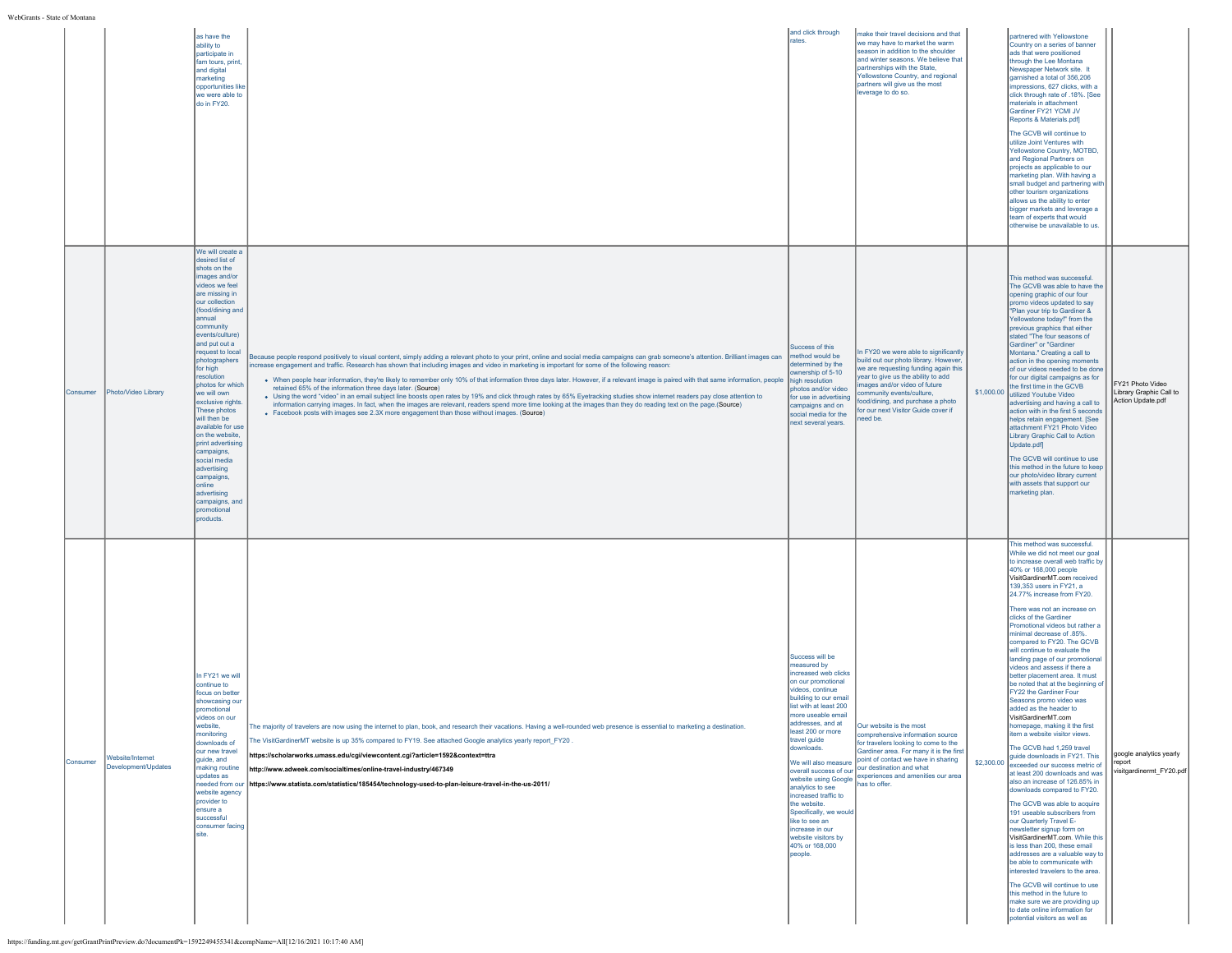| WebGrants - State of Montana |  |  |
|------------------------------|--|--|
|                              |  |  |

| State of Montana  |                            |                                                                                                                                                                                                                                                                                                                                                                                                                                                                                                                                                                                                                                                                                                                                                                                                                       |                                                                                                                                                                                                                                                                                                                                                                                                                                                                                                                                                                                                                                                                                                                                                                                                                                                                                                                                                                                                                                           |                                                                                                                                                                                                                                                                                                                                                                                                                                                                                                                           |                                                                                                                                                                                                                                                                                                                                                                                                                                                                                                                                                                                                                                                                                                                                                                                                                                                                                                                                                                                                                                                                                                                                                                        |            |                                                                                                                                                                                                                                                                                                                                                                                                                                                                                                                                                                                                                                                                                                                                                                                                                                                                                                                                                                                                                                                 |                                                                           |
|-------------------|----------------------------|-----------------------------------------------------------------------------------------------------------------------------------------------------------------------------------------------------------------------------------------------------------------------------------------------------------------------------------------------------------------------------------------------------------------------------------------------------------------------------------------------------------------------------------------------------------------------------------------------------------------------------------------------------------------------------------------------------------------------------------------------------------------------------------------------------------------------|-------------------------------------------------------------------------------------------------------------------------------------------------------------------------------------------------------------------------------------------------------------------------------------------------------------------------------------------------------------------------------------------------------------------------------------------------------------------------------------------------------------------------------------------------------------------------------------------------------------------------------------------------------------------------------------------------------------------------------------------------------------------------------------------------------------------------------------------------------------------------------------------------------------------------------------------------------------------------------------------------------------------------------------------|---------------------------------------------------------------------------------------------------------------------------------------------------------------------------------------------------------------------------------------------------------------------------------------------------------------------------------------------------------------------------------------------------------------------------------------------------------------------------------------------------------------------------|------------------------------------------------------------------------------------------------------------------------------------------------------------------------------------------------------------------------------------------------------------------------------------------------------------------------------------------------------------------------------------------------------------------------------------------------------------------------------------------------------------------------------------------------------------------------------------------------------------------------------------------------------------------------------------------------------------------------------------------------------------------------------------------------------------------------------------------------------------------------------------------------------------------------------------------------------------------------------------------------------------------------------------------------------------------------------------------------------------------------------------------------------------------------|------------|-------------------------------------------------------------------------------------------------------------------------------------------------------------------------------------------------------------------------------------------------------------------------------------------------------------------------------------------------------------------------------------------------------------------------------------------------------------------------------------------------------------------------------------------------------------------------------------------------------------------------------------------------------------------------------------------------------------------------------------------------------------------------------------------------------------------------------------------------------------------------------------------------------------------------------------------------------------------------------------------------------------------------------------------------|---------------------------------------------------------------------------|
|                   |                            |                                                                                                                                                                                                                                                                                                                                                                                                                                                                                                                                                                                                                                                                                                                                                                                                                       |                                                                                                                                                                                                                                                                                                                                                                                                                                                                                                                                                                                                                                                                                                                                                                                                                                                                                                                                                                                                                                           |                                                                                                                                                                                                                                                                                                                                                                                                                                                                                                                           |                                                                                                                                                                                                                                                                                                                                                                                                                                                                                                                                                                                                                                                                                                                                                                                                                                                                                                                                                                                                                                                                                                                                                                        |            | appropriate imagery and text to<br>foster trip planning inspiration.<br>See attachment FY21 Google<br><b>Analytics Yearly Report Visit</b><br>Gardiner MT.pdf                                                                                                                                                                                                                                                                                                                                                                                                                                                                                                                                                                                                                                                                                                                                                                                                                                                                                   |                                                                           |
| Consumer          | Social Media               | In FY18,<br>Gardiner's<br>Facebook<br>following<br>increased by<br>over 200%,<br>followed by a<br>30% growth in<br>FY19 and a 25%<br>growth in FY20.<br>From FY19 to<br>FY20 Gardiner's<br>Instagram<br>following<br>increased 53%<br>To continue to<br>increase our<br>audience reach<br>and brand<br>exposure we will<br>use targeted<br>social media<br>boosts and paid<br>likes ads on a<br>variety of social<br>media content<br>including<br>beautiful photos,<br>blog post links,<br>videos, and<br>community<br>events that align<br>with the<br>Gardiner brand.<br>In addition, we<br>will work with<br>local writers to<br>create content<br>for our<br>VisitGardinerMT<br>blog to assist<br>visitors with<br>travel planning,<br>inspire future<br>trips, and<br>increase time<br>spent on our<br>website. | At the start of 2020 there were 3.8 billion social media users worldwide, 49% of the world's total population. Social media continues to grow as a tool for consumers to educate<br>emselves about travel options, share information with other travelers, and purchase lodging and tours. Social media allows our organization to represent the story of our community and Facebook and<br>lustrate the experience visitors will have while simultaneously leveraging the power of recommendation - friends seeing other friend's posts and being persuaded to visit our area.<br>Source: https://datareportal.com/social-media-users)<br>https://www.smartinsights.com/social-media-marketing/social-media-strategy/new-global-social-media-research/<br>/https://www.statista.com/statistics/185454/technology-used-to-plan-leisure-travel-in-the-us-2011<br>Also see attached social media analytics from 2019-2020.                                                                                                                  | We will track the<br>success of paid<br>boosts, likes, and ads<br>in terms of reach and<br>engagement over the<br>next year using<br>Instagram analytics.<br>The metrics for likes,<br>reach, engagement,<br>demographics, etc.<br>will be reported on<br>quarterly followed by<br>a plan to adjust our<br>strategy in response<br>to the outcome of<br>these metrics.                                                                                                                                                    | We have found that this method of<br>narketing allows us the ability to<br>leverage our unique location and the<br>experience of others have while<br>visiting our community to tell<br>the story to potential travelers.<br>Recent findings have concluded that<br>a barrier to Montana tourism<br>includes a lack of awareness of the<br>destination in general, and social<br>media is a proven successful way to<br>foster awareness of our Yellowstone<br>gateway community and as a<br>Montana tourism destination. In<br>recent years, social media has<br>become a pay-to-play environment<br>for business pages, and we believe<br>our presence on social media will<br>increase dramatically if we're willing<br>to play.<br>n response to the COVID-19<br>pandemic we believe that allocating<br>a large portion of our budget to<br>Social Media will greatly leverage the<br>Gardiner brand awareness. As social<br>media is a key player in how<br>travelers plan their vacations<br>dedicating such a large sum makes<br>sense as one of the best ways to not<br>only engage with them but keep<br>them up to date on an ever evolving<br><b>natter</b> | \$7,000.00 | This method was successful as<br>indicated by an over all increase<br>of 13.43% in Facebook followers<br>(43,952) and a 63.45% increase<br>in Instagram followers (7,553).<br>Though we did not reach our<br>ultimate Q4 goals of 46,190<br>Facebook followers and 9,953<br>nstagram followers we still<br>largely increased our following<br>in the midst of constant<br>algorithms changes on both<br>platforms. [See attachments<br>FY21 Social Media Yearly<br>Report Visit Gardiner MT.pdf &<br>FY21 Social Media Tracking.pdf<br>Social media provides a tool to<br>expand our reach to both<br>targeted audiences through paid<br>promotional posts and to<br>broader audience through<br>organic post reach and user<br>denerated content<br>The GCVB will continue to use<br>this method in the future to<br>promote our brand awareness,<br>engagement to our website, to<br>encourage repeat visitors to<br>Gardiner, and educate traveler<br>and locals alike on responsible<br>recreation and destination<br>management practices. | social media vearly<br>report<br>visitgardinermt_2020.pdf                 |
| <b>I</b> Consumer | <b>Printed Material</b>    | We plan to use<br>traditional<br>printed materials<br>in combination<br>with digital<br>marketing to<br>best reach our<br>audience. We<br>have found that<br>printed materials<br>are good for<br>brand<br>recognition and<br>support for our<br>other marketing<br>campaigns,<br>especially those<br>for events.<br><b>Printed materials</b><br>could include but<br>are not limited to<br>rack cards.<br>posters, flyers,<br>stickers,<br>postcards,<br>mailers, and<br>window clings.                                                                                                                                                                                                                                                                                                                              | Results show that tested advertisements employing premium-print technologies convey a greater sense of uniqueness and prestige than conventional advertising, boost consumer<br>attitudes toward an advertisement as well as toward the brand and enjoy higher ratings on measures of willingness to buy, positive word of mouth, and consumer willingness to pay a<br>price premium.<br>https://www.researchgate.net/publication/257881050_Is_An_Advertisement_Worth_The_Paper_It's_Printed_on_The_Impact_of_Premium_Print_Advertising_On_Consumer_Perceptions<br>Specifically, The GCVB had to do one reprint in FY20 of our Gardiner postcard that are handed out to visitors. Meaning that over 1,200 Gardiner postcards were distributed to visitors.<br>Additionally, it is worth noting that while the Gardiner stickers did not require a reprint in FY20 their stock was incredibly low at the end of the fiscal year indicating that supply and<br>lemand were closely matched. This supports the effectiveness of this method. | We will monitor the<br>number of printed<br>materials, including<br>but not limited to<br>stickers, brochures,<br>postcards, and flyers,<br>that visitors and other<br>visitor centers<br>request from us. Our<br>goal will be to<br>distribute at least<br>75% of the printed<br>materials throughout<br>the fiscal year before<br>we need to do a<br>reprint.<br>The more stickers,<br>postcards, etc. that<br>are distributed the<br>more awareness the<br>public will have of<br>diner as a hranc<br>and destination. | Our primary goal is to promote<br>Gardiner as a year-round<br>destination. Summer visitors act as<br>ambassadors for our community. We<br>want to take advantage of educating<br>summer visitors on experiences they<br>could have if they return in the winter<br>or shoulder seasons as well as have<br>them leave with information to pass<br>along to their network on traveling in<br>the Gardiner area.<br>Gardiner enjoys strong partnerships<br>with the network of Montana and<br>Wyoming CVBs, by providing printed<br>materials to our partners we can<br>leverage these partnerships to<br>spread the message of our brand.                                                                                                                                                                                                                                                                                                                                                                                                                                                                                                                                |            | This method was a successful<br>as we met the objectives to<br>distribute printed pieces to<br>target audiences, walk in traffic<br>and requests. The GCVB had to<br>do two reprints our Gardiner<br>postcard that are handed out to<br>visitors. Meaning that over 1,000<br>Gardiner postcards were<br>distributed to visitors, as there<br>was low remaining stock from<br>the previous fiscal year.<br>Additionally, the GCVB had to<br>\$500.00 do two reprints of our Gardiner<br>Logo sticker meaning over<br>2,000 Gardiner Logo Stickers<br>were distributed to visitors. [See<br>attachment FY21 Printed<br>Material Gardiner Logo Sticker<br>& Gardiner Postcard.pdf]<br>The GCVB will continue to use<br>this method in the future to<br>visitors and promote Gardiner<br>brand awareness.                                                                                                                                                                                                                                           | FY21 Printed Material<br>Gardiner Logo Sticker &<br>Gardiner Postcard.pdf |
|                   | Consumer Print Advertising | We want to<br>combine<br>traditional<br>advertising<br>materials with<br>digital<br>advertising to<br>create a<br>comprehensive<br>marketing plan.<br>We hope to<br>continue<br>advertising in<br>magazines and<br>we gaged as<br>successful in<br>FY19 & FY20,<br>such as Explore<br>Yellowstone and                                                                                                                                                                                                                                                                                                                                                                                                                                                                                                                 | Destination Analysts   https://www.destinationanalysts.com/insights-updates/<br>newspapers that Print usage in travel planning has risen close to 50% of American leisure travelers and the use of DMO print visitor guides has risen to just over 20%. While this rise may not signal any<br>longer term trend there is clearly no evidence of a long-term decline in print or DMO guide usage. According to the State of the American Traveler, an independent research report by<br>Miles Partnership, print has consistently shown strength and even slow growth in print usage over the last five years. 24.4% of travelers rely on offline media including TV, printed<br>newspapers, magazines, etc. for travel inspiration.                                                                                                                                                                                                                                                                                                       | The success of this<br>nethod will be<br>neasured by the<br>completed design<br>and placement of at<br>least 2 print ads in a<br>variety of regional                                                                                                                                                                                                                                                                                                                                                                      | Our goal is to reach potential visitors<br>with information on all fronts on how<br>they can enjoy Gardiner in the<br>shoulder and winter season. In FY21<br>and local publications we would like to earmark funds for                                                                                                                                                                                                                                                                                                                                                                                                                                                                                                                                                                                                                                                                                                                                                                                                                                                                                                                                                 |            | This method was successful.<br>The GCVB placed two print ads<br>in two different<br>publications: Destination<br>Yellowstone (West Yellowstone<br>Visitor Guide) and the Livingstor<br><b>Enterprise Fall Hunting</b><br>Guide. The West Yellowstone<br>Visitor Guide had a distribution<br>of 50,000 copies throughout<br>Southwest Montana,<br>surrounding states, and mailings<br>at visitor requests. The<br><b>Livingston Enterprise Fall</b><br>Hunting Guide has a circulation<br>of 15,000; is placed in The<br>Livingston Enterprise, The Big<br>\$1,500.00 Timber Pioneer, the Park                                                                                                                                                                                                                                                                                                                                                                                                                                                   | FY21 Print                                                                |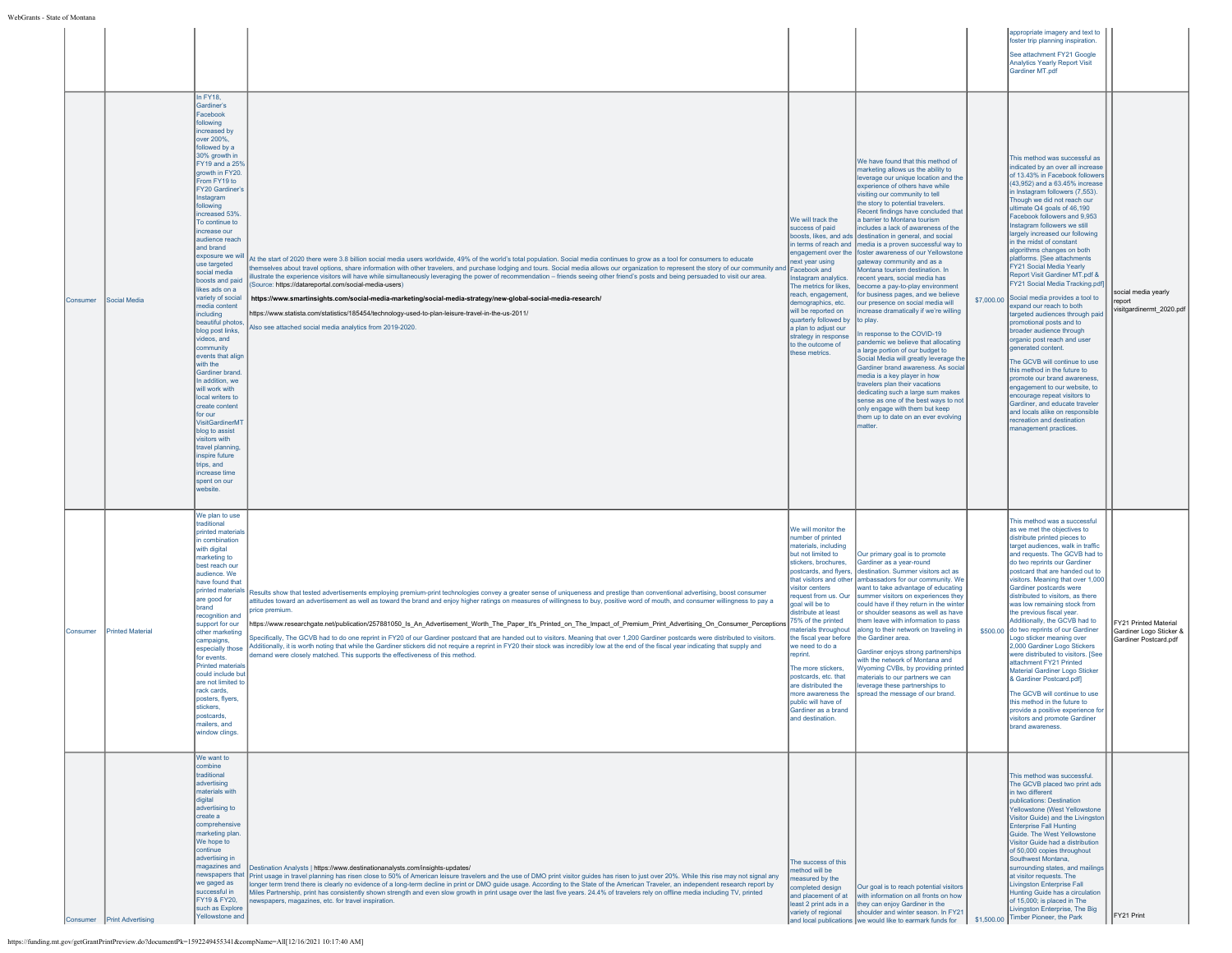|                                        | the West<br>Yellowstone<br>Visitor Guide.<br>We will also be<br>open to new<br>print advertising<br>opportunities<br>that have a<br>digital<br>component to<br>promote<br>shoulder and<br>winter seasons<br>and special<br>events in the<br>area during<br>shoulder and<br>winter season.                                                                                                                                                                                                                                                                                                                                                                                                                                                                                                                                            | Miles Partnership   https://www.milespartnership.com/state-american-traveler<br>The State of the American Traveler, Destination Analysts<br>Despite 72%+ of Millennials using smartphones in trip planning (vs. only 26% of Baby Boomers) they are just as likely to use print overall, almost as likely as Baby Boomers to order an<br>official print guide and more likely to visit a DMO website. Multimedia-indeed, "Masses of Media"-is critical for reaching and engaging with younger US travelers.<br>State of the American Traveler, Miles Partnership                                                                                                                                                                                                                                                                                                                                                                                                                                | that focus on our<br>target market.<br>Success will also be<br>neasured by staying<br>with in budget.                                                                                                                                                                                                                                         | traditional marketing to be sure to<br>reach all demographics.                                                                                                                                                                                                                                                                                                                                                                                                                                                                                                                                                                                                  |            | County Super Shopper and on<br>The Enterprise website and is<br>distributed free at restaurants,<br>motels, chambers of commerce<br>and many retail outlets in Park,<br><b>Gallatin and Sweet Grass</b><br>counties. [See attachment FY21<br>Print Advertisements.pdf]<br>Although the GCVB is more<br>focused on digital advertising,<br>we will continue to use this<br>method in the future to ensure<br>we reach a demographic that<br>prefers a more traditional<br>nedium.                                                                                                                                                                                                                                                                                                                                                                                                                                                                                                                                                                                                                                                                                                                                                                                                                                                                                                                                                                                                                                                                                                                                                                                                                                                                                                                                                                                                                                                                                                                                                                                                                                                                                                                                                                                                                                             | Advertisements.pdf                                    |
|----------------------------------------|--------------------------------------------------------------------------------------------------------------------------------------------------------------------------------------------------------------------------------------------------------------------------------------------------------------------------------------------------------------------------------------------------------------------------------------------------------------------------------------------------------------------------------------------------------------------------------------------------------------------------------------------------------------------------------------------------------------------------------------------------------------------------------------------------------------------------------------|------------------------------------------------------------------------------------------------------------------------------------------------------------------------------------------------------------------------------------------------------------------------------------------------------------------------------------------------------------------------------------------------------------------------------------------------------------------------------------------------------------------------------------------------------------------------------------------------------------------------------------------------------------------------------------------------------------------------------------------------------------------------------------------------------------------------------------------------------------------------------------------------------------------------------------------------------------------------------------------------|-----------------------------------------------------------------------------------------------------------------------------------------------------------------------------------------------------------------------------------------------------------------------------------------------------------------------------------------------|-----------------------------------------------------------------------------------------------------------------------------------------------------------------------------------------------------------------------------------------------------------------------------------------------------------------------------------------------------------------------------------------------------------------------------------------------------------------------------------------------------------------------------------------------------------------------------------------------------------------------------------------------------------------|------------|------------------------------------------------------------------------------------------------------------------------------------------------------------------------------------------------------------------------------------------------------------------------------------------------------------------------------------------------------------------------------------------------------------------------------------------------------------------------------------------------------------------------------------------------------------------------------------------------------------------------------------------------------------------------------------------------------------------------------------------------------------------------------------------------------------------------------------------------------------------------------------------------------------------------------------------------------------------------------------------------------------------------------------------------------------------------------------------------------------------------------------------------------------------------------------------------------------------------------------------------------------------------------------------------------------------------------------------------------------------------------------------------------------------------------------------------------------------------------------------------------------------------------------------------------------------------------------------------------------------------------------------------------------------------------------------------------------------------------------------------------------------------------------------------------------------------------------------------------------------------------------------------------------------------------------------------------------------------------------------------------------------------------------------------------------------------------------------------------------------------------------------------------------------------------------------------------------------------------------------------------------------------------------------------------------------------------|-------------------------------------------------------|
| Online/Digital Advertising<br>Consumer | With the help of<br>our web agency<br>TDG, in FY21<br>we will focus on<br>brand<br>awareness<br>campaigns<br>designed to<br>reach likely<br>travelers to the<br>Yellowstone<br>region in the<br>winter and<br>spring of 2020<br>and 2021. These<br>campaigns will<br>mimic the<br>campaigns we<br>delivered in<br>FY20, both of<br>which rendered<br>impressive<br>results. As in<br>FY20 the<br>campaigns will<br>utilize the<br>Google ads<br>network to serve<br>our target<br>audience a<br>series of<br>responsive<br>display ads that<br>focus on<br>Gardiner's<br>abundant wildlife<br>and year-round<br>access to<br>Yellowstone.<br>Both campaigns<br>will use a<br>combination of<br>advertising<br>tactics including<br>remarketing to<br>individuals who<br>are compelled to<br>visit the<br>VisitGardinerMT<br>website. | . In FY20 we ran three different digital ad campaigns - all of which yielded impressive results showing that online advertising is worth the funding (see attached FY20 TDG Digital<br>Campaigns Results Compiled).<br>2. As of March 2019, a study by the World Internet Users Statistics found that 56.3% of the world's population is online, an increase in 1,104% in the last 10 years. 89% of North<br>America's population is online. https://www.internetworldstats.com/stats.htm<br>3. In 2018, the #1 method nonresident visitors to Montana used to plan their trips was through an online search. (2018 ITRR Interactive Data Report). http://itrr.umt.edu/<br>4. Over 70% of U.S. travelers agree that they "always" use their smartphones when traveling, up from 41% in 2015. Travelers most frequently use their mobile devices to research<br>activities or attractions, to locate shopping areas and restaurants, or to look up directions. (Google Consumer Insights, 2018) | Success of these<br>efforts will be<br>measured by<br>mpressions served,<br>clicks recorded, and<br>an increase in VIC<br>traffic and North<br>Entrance gate traffic<br>in the fall and winter.<br>Specifically, using<br>numbers from our<br>Spring Digital Ad<br>npressions served<br>by 5% or 2,404,017<br>and clicks by 15% or<br>29,760. | With the majority of American<br>onsumers using the Internet and<br>with the rise in mobile phone use, a<br>strong digital campaign strategy has<br>become a critical component of any<br>well-rounded marketing campaign.<br>In response to the COVID-19<br>pandemic we believe that allocating<br>a large portion of our budget to<br>Online Advertising will greatly<br>leverage the Gardiner brand<br>awareness. Based on the success of<br>Campaign improving our digital campaigns in FY20 as<br>travels start to plan their vacations<br>post pandemic this and a key way to<br>Ikeep Gardiner top of mind as their<br>destination no matter the season. | \$7,500.00 | This method was successful<br>The GCVB ran a summer and<br>spring digital ad campaign<br>through our web agency TDG in<br>FY21. The objective to increase<br>visitor center traffic and North<br>Entrance Gate counts was also<br>met, as year over year numbers<br>indicated an increase in traffic.<br>Summer 2020 June 12 - July<br>124:<br>Impressions:1,210,347<br>Clicks: 18,256<br>Click Through Rate: 1.51%<br>It is important to note that<br>Gardiner has not historically<br>marketed the Summer season,<br>however, due to the uncertainty<br>of travel during the Covid-19<br>pandemic it was deemed<br>necessary to market Gardiner<br>as a safe and awaiting<br>destination for travelers.<br>Spring 2021 February 1-<br>March 14:<br>Impressions: 1,382,767<br>Clicks: 6,842<br>Click Through Rate: .49%<br>Video View Rate: 27.30%<br>Video Engagement Rate:<br>35.57%<br>This was the first time that paid<br>video ads on Youtube were<br>used<br><b>June Camping Google Key</b><br><b>Words Camping Campaign</b><br>June 14 - June 30:<br>Impressions: 15,052<br><b>Clicks: 587</b><br>Click Through Rate: 3.90%<br>This was the first time a Google<br>Key Words campaign was used<br>to target individuals that are in<br>the Gardiner and Greater<br>Yellowstone Ecosystem.<br>For more details and metrics<br>on above listed campaign<br>performance, see attachment<br><b>FY21 TDG Digital Campaigns</b><br><b>Compiled Overview &amp; FY21</b><br><b>TDG Digital Campaign</b><br>Details_<br>The GCVB also participated in<br>two Tour of the Week features<br>with Outside Bozeman, one in<br>the winter and one in the spring.<br>Both were successful.<br><b>Outside Bozeman</b><br>linter: Tour of the Week of<br>2/22/21, Mammoth Adventure<br>Viewed 388 times<br>Time spent on page 2:44<br>Spring: Tour of the Week Biking<br>4/12/21, Far From the<br>Maddening Crowds has been<br>Viewed 329 times<br>Time spent on page 2:44<br>Banner clicked 154<br>See attachment FY21 Outside<br><b>Bozeman_Online Campaigns</b><br><b>Gardiner Visitor Center &amp;</b><br>Yellowstone National Park<br>Year over Year Data<br>When comparing visitation year<br>over year from 2021, 2020, and<br>2019, as a whole both the<br>Gardiner Visitor Center and the<br>North Entrance Gate Counts for | FY20 TDG Digital<br>Campaigns Results<br>Compiled.pdf |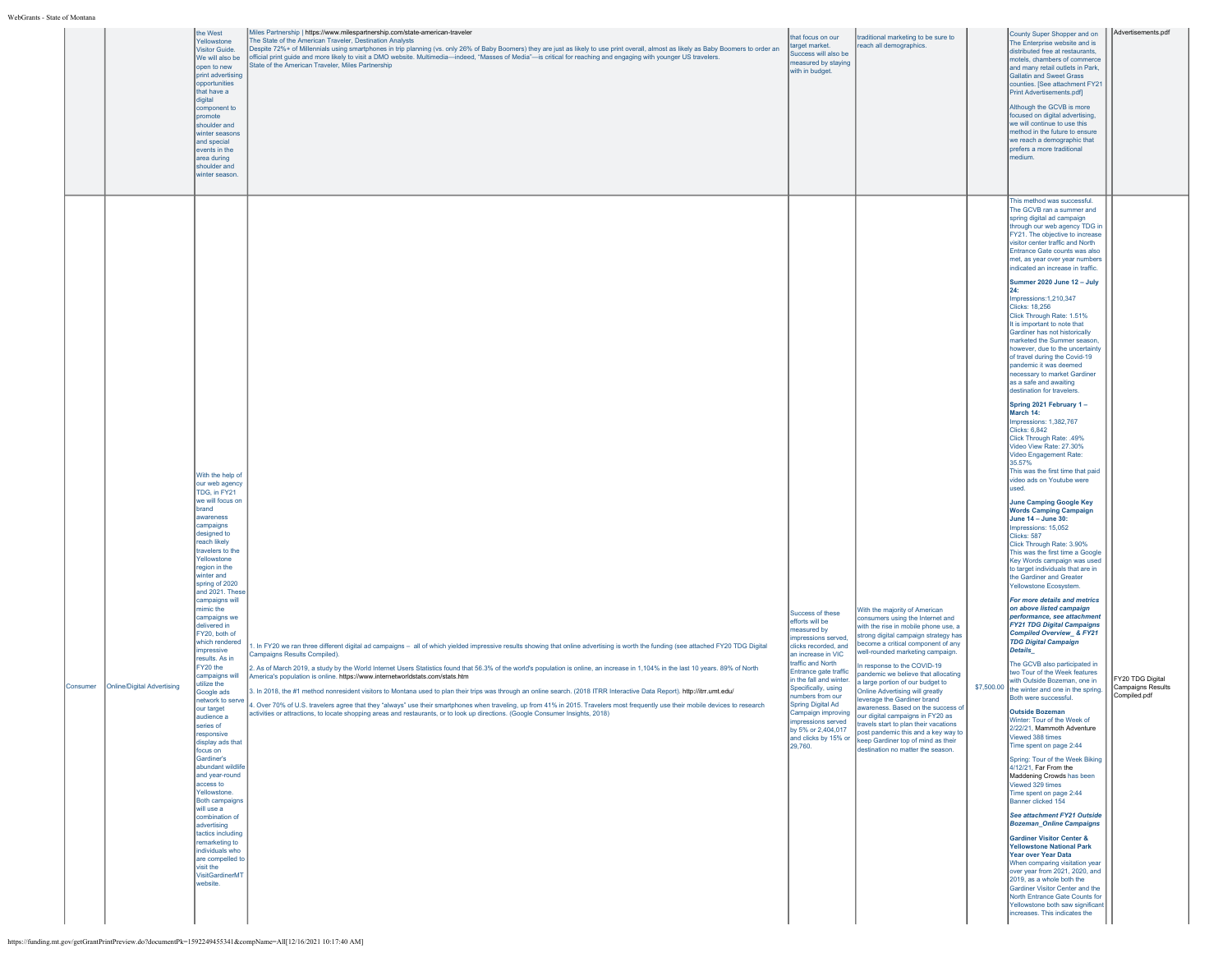| WebGrants - State of Montana |  |
|------------------------------|--|
|                              |  |

| tate of Montana |                                         |                                                                                                                                                                                                                                                                                                                                                                                                                                                                                                                                                                                                                                                                                                                           |                                                                                                                                                                                                                                                                                                                                                                                                                                                                                                                                                                                                                                                                                                                                                                                                                                                                                                                                                                                                                                                                                                                                                                                                                                                                                                                                                                                                                                                                                                                                                                                                                                                                                                                                                                                                  |                                                                                                                                                                                                                                                                                                                                                                                                                                                                                                                             |                                                                                                                                                                                                                                                                                                                                                                                                                                                                                                                              |                                                                                                                                                                                                                                                                                                                                                                                                                                                                                                                                                                                                                                                                                                                                                                                                                                                                                                     |  |
|-----------------|-----------------------------------------|---------------------------------------------------------------------------------------------------------------------------------------------------------------------------------------------------------------------------------------------------------------------------------------------------------------------------------------------------------------------------------------------------------------------------------------------------------------------------------------------------------------------------------------------------------------------------------------------------------------------------------------------------------------------------------------------------------------------------|--------------------------------------------------------------------------------------------------------------------------------------------------------------------------------------------------------------------------------------------------------------------------------------------------------------------------------------------------------------------------------------------------------------------------------------------------------------------------------------------------------------------------------------------------------------------------------------------------------------------------------------------------------------------------------------------------------------------------------------------------------------------------------------------------------------------------------------------------------------------------------------------------------------------------------------------------------------------------------------------------------------------------------------------------------------------------------------------------------------------------------------------------------------------------------------------------------------------------------------------------------------------------------------------------------------------------------------------------------------------------------------------------------------------------------------------------------------------------------------------------------------------------------------------------------------------------------------------------------------------------------------------------------------------------------------------------------------------------------------------------------------------------------------------------|-----------------------------------------------------------------------------------------------------------------------------------------------------------------------------------------------------------------------------------------------------------------------------------------------------------------------------------------------------------------------------------------------------------------------------------------------------------------------------------------------------------------------------|------------------------------------------------------------------------------------------------------------------------------------------------------------------------------------------------------------------------------------------------------------------------------------------------------------------------------------------------------------------------------------------------------------------------------------------------------------------------------------------------------------------------------|-----------------------------------------------------------------------------------------------------------------------------------------------------------------------------------------------------------------------------------------------------------------------------------------------------------------------------------------------------------------------------------------------------------------------------------------------------------------------------------------------------------------------------------------------------------------------------------------------------------------------------------------------------------------------------------------------------------------------------------------------------------------------------------------------------------------------------------------------------------------------------------------------------|--|
|                 |                                         |                                                                                                                                                                                                                                                                                                                                                                                                                                                                                                                                                                                                                                                                                                                           |                                                                                                                                                                                                                                                                                                                                                                                                                                                                                                                                                                                                                                                                                                                                                                                                                                                                                                                                                                                                                                                                                                                                                                                                                                                                                                                                                                                                                                                                                                                                                                                                                                                                                                                                                                                                  |                                                                                                                                                                                                                                                                                                                                                                                                                                                                                                                             |                                                                                                                                                                                                                                                                                                                                                                                                                                                                                                                              | success of our online<br>advertising campaigns.<br>For details and metrics see<br>attachment FY21 YOY Trends<br>Gardiner VIC_YNP Gate<br><b>Counts</b><br>The GCVB will continue to use<br>this method in the future and<br>have budgeted for this method<br>in FY22. This was our inaugural<br>year using our promotional<br>video assets in video advertising<br>and using funds toward a<br>google key word campaign both<br>garnishing impressive results.<br>With a small operating budget<br>and as online trip planning<br>continues to be the leading way<br>travelers plan we believe that<br>this medium of advertising is the<br>best way: to educate travelers<br>on our area (see June camping<br>campaign results), to get<br>Gardiner as a destination in<br>front of the potential traveler<br>see Summer and Spring<br>campaign results), as well as<br>the best benefit fiscally. |  |
| Consumer        | Electronic Adv - Newsletter,<br>E-blast | Using leads<br>generated in<br>FY19 and FY20<br>and new leads<br>from<br>VisitGardinerMT<br>we will continue<br>to send out a<br>quarterly<br>newsletter that<br>will include<br>original blog<br>posts, trip<br>planning advice,<br>listicles, photos,<br>and upcoming<br>events. Our<br>inaugural<br><b>Quarterly Travel</b><br>Newsletter had a<br>23.6% open rate<br>and a 4.6% click<br>rate. We have<br>since<br>extensively<br>added to our<br>audience and<br>see this as a<br>valuable<br>communication<br>tool to potential<br>visitors. This will<br>be sent from our<br>marketing<br>platform<br>MailChimp-<br>funds will<br>primarily be<br>used to cover<br>our subscription<br>service to this<br>program. | . According to ExactTarget's "Mobile Behavior report" (2014), 91% of consumers check their email at least once per day on their smartphone, making it the most used functionality.<br>2. For every \$1 spent, \$44.25 is the average return on email marketing investment. (Experian)<br>3. "Most email marketing services today, like Constant Contact or MailChimp, base the cost of a subscription on the number of people you have in your contact list. While this price will<br>vary for everyone, it is normally much cheaper than other forms of advertising." (AddisonClarkOnline.com)<br>4. Our inaugural Quarterly Travel Newsletter had a 23.6% open rate and a 4.6% click rate.<br>5. Destination Analysts   https://www.destinationanalysts.com/insights-updates/ 66.4% of travelers rely on the opinions of in-person and/or through direct contact (email, text, etc.) for<br>travel inspiration.<br>6. Google   https://www.thinkwithgoogle.com/feature/travel-customer-journey-in-2020<br>7. Phocuswright   https://www.phocuswright.com/Free-Travel-Research<br>"Brands can seize opportunities to personalize consumer experiences, even before they embark on a trip. With more travelers turning to digital for assistance, marketers can connect<br>with customers when they first express intent through online inspiration or research. Travel companies can segment their audiences, combine first- and third-party data, and use machine<br>earning to connect with customers. As traveler behavior continues to evolve, expectations will continue to rise. Navigating these changes can be challenging, but digital provides more<br>ppportunities than ever for marketers to meet traveler intent and expectations at every turn. And that's a trip worth taking.' | Success will be<br>measured by the size<br>of our email<br>subscribe list and<br>maintaining open<br>rates and click-<br>through rates while<br>staying within our<br>budget parameters.<br>Specifically,<br>maintaining at least a<br>90% the subscriber<br>base in our or email<br>communications, a<br>35% open rate, and<br>6% click rate on our<br>campaigns. As of<br>FY20 we are at a<br>95% subscriber rate<br>but as our audience<br>grows we believe<br>maintaining a 90%<br>rate would still reflect<br>success. | n FY18 - FY19 we spent time<br>building our online audience and<br>producing relevant online content to<br>assist visitors with their trip planning<br>process. In FY 19 & FY20 we<br>secured a collection of email leads<br>from a digital advertisement through<br>National Parks Media and a Joint<br>Venture digital & print advertisement<br>in Midwest Living Magazine. We<br>would like to utilize this content and<br>these leads to continue our quarterly<br>travel newsletter for potential<br>Gardiner visitors. | This method was successful.<br>The GCVB was able to cover<br>half of the operating costs of the<br>email distribution platform<br>MailChimp staying within the<br>budget. In FY21 our subscribers<br>generated through the<br>VisitGardinerMT.com Quarterly<br>Travel E Newsletter Sign up<br>Landing page grew by 79%<br>(from 108 to 191 subscribers).<br>Metrics from our Quarterly<br>Travel E Newsletter e blast<br>\$375.00 show we improved our<br>subscriber base to 98%, had a<br>31.9% open rate, and a 6.1%<br>click through rate on our<br>campaign.<br>The GCVB will continue to use<br>this method in the future as a<br>way to communicate with<br>travelers via email as FY21<br>proved it is extremely<br>successful                                                                                                                                                               |  |
| Consumer        | <b>Travel Guide</b>                     | <b>Visitors</b><br>interested in<br>visiting the<br>Gardiner area<br>can request.<br>either online or<br>on the phone, a<br>comprehensive<br>travel guide with<br>a full business<br>directory and<br>information on<br>traveling to the<br>area at different<br>times of the<br>year. Easy<br>access to a<br>quality piece full<br>of information<br>will help the<br>potential visitor<br>make their<br>destination<br>decision as well<br>as extending<br>their stay.                                                                                                                                                                                                                                                  | According to national travel statistics 79% of requests are online or downloaded. Once the visitors quide is in their hands, 70% actually travel to the destination. Once they are on the<br>ground 80% use is at a planning resource and 71% extend their stays as a result of the visitors guide.<br>https://independenttravelcats.com/travel-research-are-travel-guidebooks-still-useful-in-the-digital-age/<br><b>Travel and Tourism Research Association</b><br>https://ttra.com/wp-content/uploads/2018/04/Value_of_Print_White_Paper_Final_June_01_2017_Chris_Adams.pdf<br>53% of US travelers report using a printed resource in planning their travel in the previous 12 months; 896 million trips were taken in the last 12 months by this group of US travelers;<br>24% of US travelers indicated they used an official destination visitor quide in the past 12 months to plan a trip; 400 million leisure trips were taken by this group of US travelers in the<br>past year - spending an estimated \$161 billion; 88% of readers who were undecided indicated that the official visitor guide influenced their decision to visit of visitors to make specific<br>planning and booking. Official visitor guides are used by up 79% decisions on their trip. Visitors use the official visitor guides to make decisions on the following:<br>o 79% activities and attractions to enjoy<br>o 54% places to eat or enjoy<br>o 21% places to stay                                                                                                                                                                                                                                                                                                                                      | We will measure<br>success by tracking<br>increased requests<br>for travel planners,<br>reporting on the<br>number of guides<br>downloaded from<br>VisitGardinerMT.com.<br>and reporting the<br>number of Visitor<br>Guides distributed<br>and requested from<br>regional and various<br>state airports and<br>visitor centers, and<br>local businesses.                                                                                                                                                                    | Placing a comprehensive travel<br>planner and experience quide in the<br>hands of visitors both before and<br>during their stay will increase<br>awareness of Gardiner as a year-<br>round destination.                                                                                                                                                                                                                                                                                                                      | Although we were successful in<br>meeting our objective to create<br>a travel guide and have it<br>available for distribution through<br>VICs and to mail out and<br>download, no bed tax funds<br>\$1,000.00 were used for the creation of the<br>Travel Guide, Future use of the<br>method will be considered and<br>the future budget will be<br>adjusted accordingly.                                                                                                                                                                                                                                                                                                                                                                                                                                                                                                                           |  |
|                 |                                         | The Executive<br>Director and<br>Office Manager                                                                                                                                                                                                                                                                                                                                                                                                                                                                                                                                                                                                                                                                           |                                                                                                                                                                                                                                                                                                                                                                                                                                                                                                                                                                                                                                                                                                                                                                                                                                                                                                                                                                                                                                                                                                                                                                                                                                                                                                                                                                                                                                                                                                                                                                                                                                                                                                                                                                                                  |                                                                                                                                                                                                                                                                                                                                                                                                                                                                                                                             |                                                                                                                                                                                                                                                                                                                                                                                                                                                                                                                              | This method was not utilized<br>and no funds were required to<br>be spent as all TAC meetings                                                                                                                                                                                                                                                                                                                                                                                                                                                                                                                                                                                                                                                                                                                                                                                                       |  |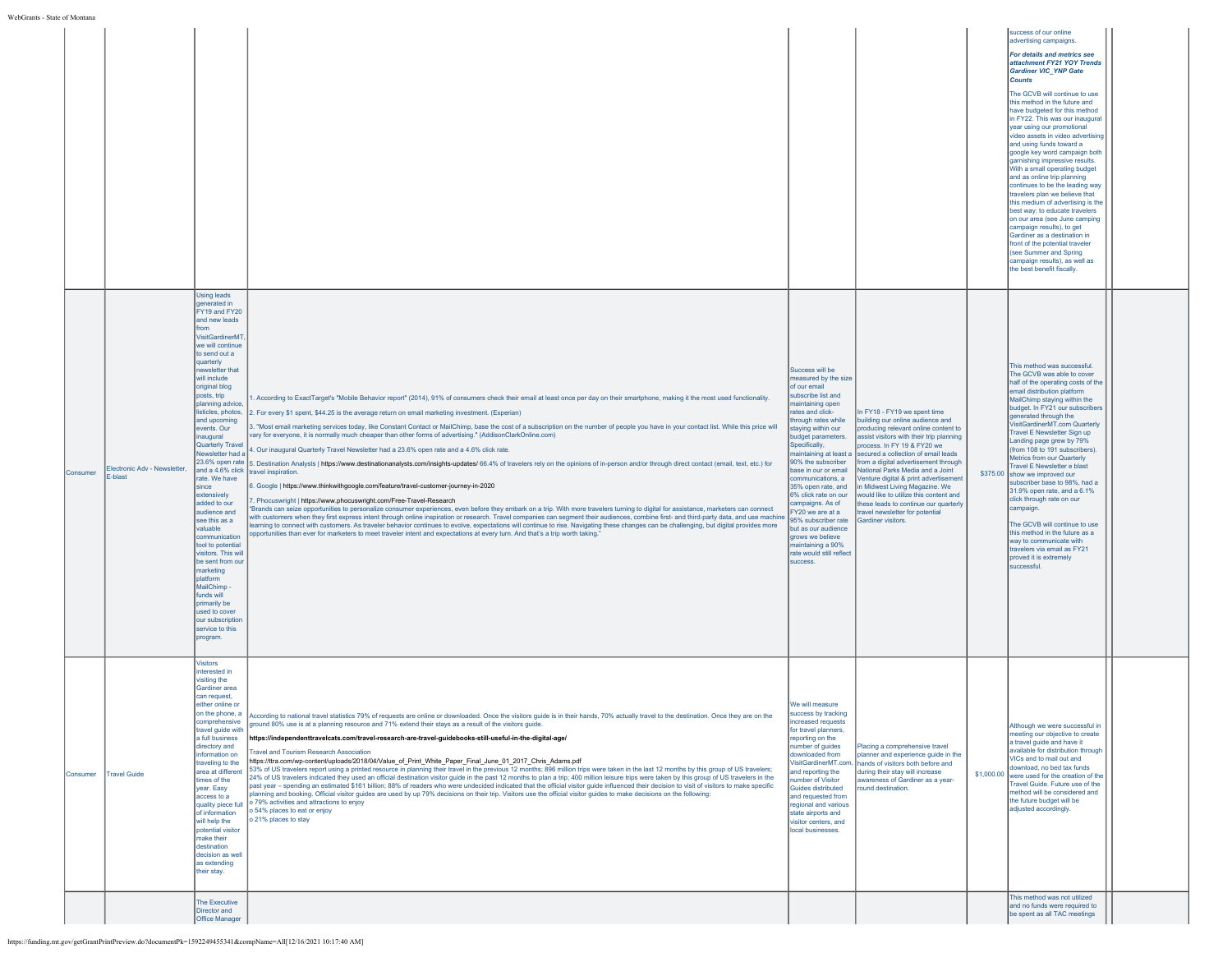| Marketing<br>Support | <b>TAC/Governor's Conference</b><br>meetings           | will attend the<br><b>TAC</b> meetings<br>as well as the<br>Governor's<br>Conference<br>(along with a<br>CVB committee<br>member when<br>feasible) to<br>present<br>marketing plans<br>and/or stay<br>abreast of the<br>current trends<br>and updates.                                                                                                                                                                                                                                                                                                                                                                                                                                                                                                                                                                                                              | Attendance of at least one individual is required at the TAC meetings and Governor's Conference according to MOTBD rules and regulations. With our small operating budget and staff,<br>attending these conferences have provided us with valuable insights that has helped leverage the Gardiner brand.                                                                                                                                                                                                                                                                                                                                                                                                                                                                                                                                                                                                                                                                                                                                                                                                                                                                                                                                                                                                                                                                                                                                                                                                                                                                                                                                                                                                                                                                                                                                                                                                                                                                                                                       | <b>Traveling expenses</b><br>remain within budget.                                                                                                                                                                                                                                                                                                                                                                                                    | It is necessary for us to have funds<br>budgeted in this area so that the<br>Director and Office Manager can<br>attend the meetings required to fulfill<br>the parameters of the funding.                                                                                                                                                                                                                                                                                                      | were only offered virtually.<br>The FY21 Montana Governor's<br>Conference on Tourism and<br><b>Recreation was</b><br>cancelled/postponed, so no<br>funds were spent attending that<br>\$1,300.00 specific meeting.<br>The GCVB will continue to<br>utilize this method in the futureto<br>take advantage of the<br>conferences' networking<br>opportunities and to fulfill our<br>equirements as a CVB.                                                                                                     |                                |
|----------------------|--------------------------------------------------------|---------------------------------------------------------------------------------------------------------------------------------------------------------------------------------------------------------------------------------------------------------------------------------------------------------------------------------------------------------------------------------------------------------------------------------------------------------------------------------------------------------------------------------------------------------------------------------------------------------------------------------------------------------------------------------------------------------------------------------------------------------------------------------------------------------------------------------------------------------------------|--------------------------------------------------------------------------------------------------------------------------------------------------------------------------------------------------------------------------------------------------------------------------------------------------------------------------------------------------------------------------------------------------------------------------------------------------------------------------------------------------------------------------------------------------------------------------------------------------------------------------------------------------------------------------------------------------------------------------------------------------------------------------------------------------------------------------------------------------------------------------------------------------------------------------------------------------------------------------------------------------------------------------------------------------------------------------------------------------------------------------------------------------------------------------------------------------------------------------------------------------------------------------------------------------------------------------------------------------------------------------------------------------------------------------------------------------------------------------------------------------------------------------------------------------------------------------------------------------------------------------------------------------------------------------------------------------------------------------------------------------------------------------------------------------------------------------------------------------------------------------------------------------------------------------------------------------------------------------------------------------------------------------------|-------------------------------------------------------------------------------------------------------------------------------------------------------------------------------------------------------------------------------------------------------------------------------------------------------------------------------------------------------------------------------------------------------------------------------------------------------|------------------------------------------------------------------------------------------------------------------------------------------------------------------------------------------------------------------------------------------------------------------------------------------------------------------------------------------------------------------------------------------------------------------------------------------------------------------------------------------------|-------------------------------------------------------------------------------------------------------------------------------------------------------------------------------------------------------------------------------------------------------------------------------------------------------------------------------------------------------------------------------------------------------------------------------------------------------------------------------------------------------------|--------------------------------|
| Marketing<br>Support | Administration                                         | We are a small<br>but growing<br>Chamber of<br>Commerce/CVB<br>with limited<br>funding.<br>Administrative<br>Funding will<br>support the<br>salary of the<br>Executive<br>Director and<br>Office Manager<br>while they work<br>on CVB related<br>items. For FY21<br>we will continue<br>to subscribe to<br>Adobe InDesign<br>and Adobe<br>Acrobat to be<br>able to create<br>original content<br>for both online<br>and print<br>advertising<br>platforms. These<br>funds will also<br>be used to pay<br>for items such<br>as legal notices<br>for RFPs, bank<br>account and<br>checking fees,<br>and postage.                                                                                                                                                                                                                                                      | Administration costs are a necessary line item in the budget. We anticipate to put 20% of new revenue collected toward administration.<br>The Gardiner CVB has used Administration funds every year since becoming a CVB. While it may not be directly supported by specific research, past experience has demonstrated that<br>our organization's operations and successful marketing relies on administrative funds. Often the Administration funds budget is added to or combined with other administrative funds<br>provided by the joint operation of our Gardiner Chamber of Commerce. Without these funds it may not be economical or feasible to have permanent staff administering the CVB.                                                                                                                                                                                                                                                                                                                                                                                                                                                                                                                                                                                                                                                                                                                                                                                                                                                                                                                                                                                                                                                                                                                                                                                                                                                                                                                           | Maintain costs within<br>the budget                                                                                                                                                                                                                                                                                                                                                                                                                   | This is an operational method<br>employed by the organization in<br>order to adhere to the state statute<br>and governing rules and regulations.                                                                                                                                                                                                                                                                                                                                               | The GCVB was successful in<br>meeting our overall objective of<br>staying with in the allowable<br>20% for the administration<br>budget. A total of 12.36% of<br>the total payments of bed tax<br>\$4,926.00 received to the GCVB.<br>The GCVB will continue to use<br>the marketing method to help<br>maintain the operations of the<br>GCVB.                                                                                                                                                              |                                |
| Marketing<br>Support | Fulfillment/Telemarketing/Call and airports,<br>Center | In FY19 we<br>spenta<br>significant<br>portion of our<br>budget and staf<br>time on<br>producing an<br>industry-<br>standard,<br>comprehensive<br>visitor guide to<br>assist visitors in<br>planning their<br>trip to<br>Gardiner. In<br>FY20 we<br>established a<br>disbursement<br>strategy that<br>includes drop<br>shipping guides<br>to regional<br>visitor centers<br>and airports,<br>various state<br>visitor centers<br>mailing them<br>upon request,<br>keeping them<br>well-stocked in<br>the Gardiner<br><b>Visitor Center</b><br>and local<br>businesses, and<br>dropping them<br>off in-person at<br>regional visitor<br>centers and<br>airports when<br>convenient.<br>In addition,<br>funds in this<br>category will be<br>used to continue<br>to stock our<br>visitor center<br>with partner<br>materials that<br>are relevant to<br>our visitors. | To support this method in FY20 the GCVB was able to drop ship 12,480 comprehensive Gardiner travel guides to 57 different locations in the states of Montana, South Dakota, Utah,<br>Wyoming, and North Dakota. We also experienced a consistent theme of out of state locations requesting more guides & daily requests to have planners mailed to prospective visitors.<br>DMA West released a report from a study done in conjunction with Destination Analysts regarding DMO Visitor Guides that support this information as well. Some of the highlights follow:<br><b>Usage &amp; Trip Behavior:</b><br>. Nearly 70% of potential visitors actually travel to the destination after receiving the DMO visitor guide<br>. The majority of visitor guide requestors initially learn about the DMO's visitor guide on the DMO's website or through search engine results & ads, versus it being a habit to order<br>visitor guides.<br>• These trips are largely vacations in which the visitor stays in a hotel<br>. 70.4%t of these visitors characterize their trip as a vacation and 68.8 stay in a hotel.<br>. One in five visitor quide users had not vet made their destination decision when they requested the quide.<br>o Of those that are subject to influence by the quide, nearly 90% ultimately decide to visit the destination because of the DMO's visitor quide.<br>• 27.8% of those that had already made the destination decision when they requested the DMO visitor guide said the guide ultimately influenced the number of days they<br>spent in the destination. Of this group, 70.8% reported having increased their intended length of stay in the city by 1.9 days on average.<br>■ 80.1% said they used the visitor guide as a trip planning resource before arriving in the destination and said 74.9% they used it in-market<br>. The guides are largely used to select attractions and restaurants in the destination, as well as review maps.<br>21.1% use these guides to select a hotel. | Success will be<br>measured by the<br>blacement of our<br>travel quide in our<br>arget areas<br>including: Montana<br>visitor centers,<br>Montana airports.<br><b>Wyoming visitor</b><br>centers, South<br>Dakota visitor<br>centers, Idaho visitor<br>ters, and several<br>outdoor recreation<br>locations in Utah.<br>This will be measured<br>using a spreadsheet<br>that will track number<br>of copies distributed<br>and to which<br>locations. | At the Gardiner Visitor Center we<br>carry a large amount of printed<br>naterial from across the state and<br>urrounding areas. We do not carry<br>rack cards that specifically compete<br>with our local businesses, rather rack<br>cards that promote a place, tourism<br>area, museum or activity that cannot<br>be found here; along with state and<br>city guidebooks. The feedback we<br>eceive from travelers is very positive<br>and appreciative and these materials<br>move quickly. | This method was successful<br>with these funds the GCVB was<br>able to drop ship 195 boxes<br>$(11,700$ guides) of our<br>comprehensive travel guide to<br>71 different locations in the<br>states of Montana, South<br>Dakota, Utah, Wyoming, and<br>\$5,000.00 North Dakota. [See attachment<br>FY21 Drop Shipping List.pdf].<br>The GCVB will continue to use<br>this method in the future to be<br>able to drop ship our travel<br>guide and to distribute travel<br>information to potential visitors. | FY21 Drop Shipping<br>List.pdf |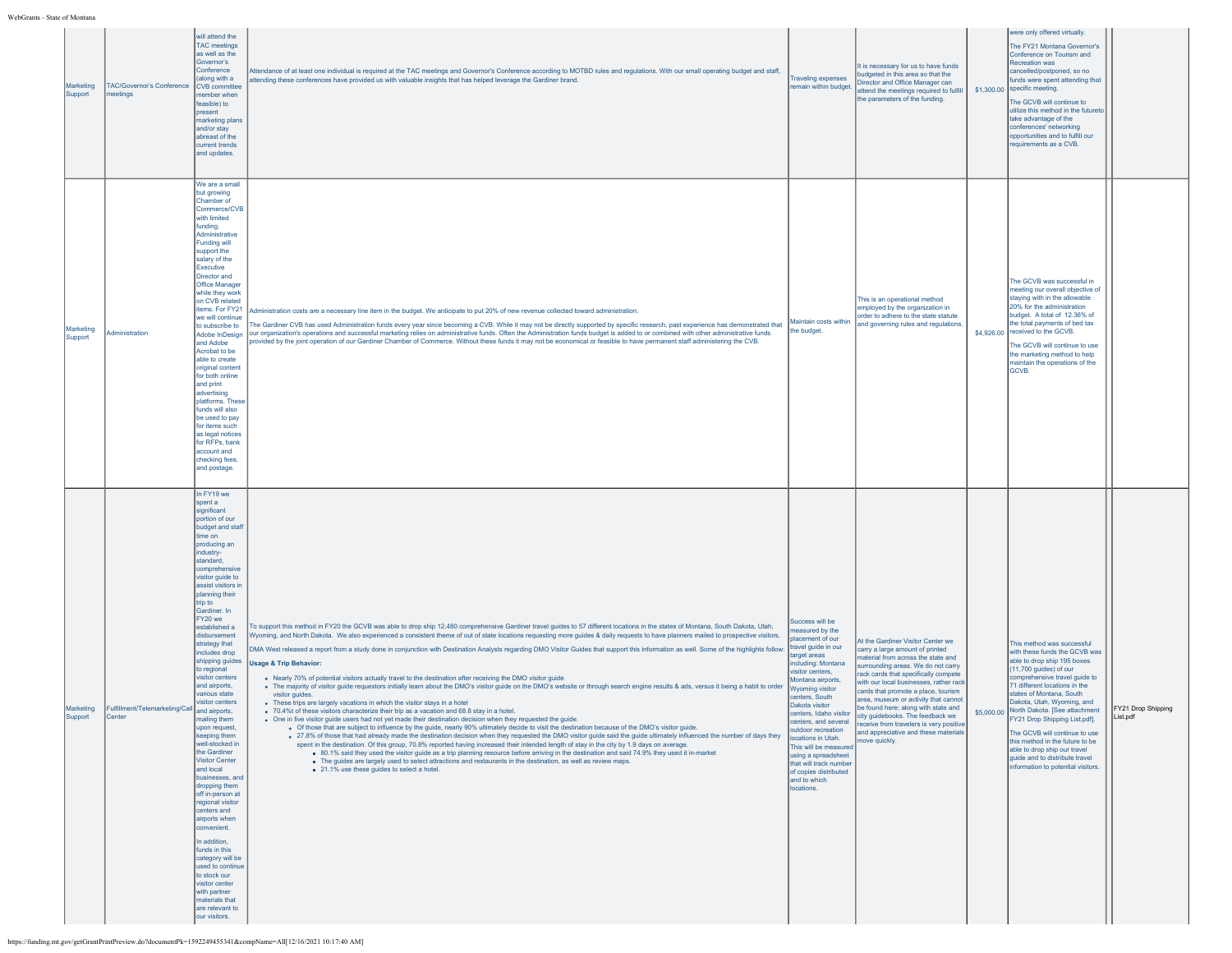| Marketing<br>Support | Cooperative Marketing        | We would like to<br>continue to<br>pursue our<br>partnership with<br>Cooke City to<br>promote year<br>round travel in<br>the Yellowstone<br>Northern Range.<br>We would also<br>like to continue<br>our support of<br>Voicies of<br>Montana<br>Tourism. We<br>are also<br>pursuing options<br>to partner with<br>local nonprofits<br>on different<br>narketing<br>campaigns for<br>the shoulder and<br>winter season.                                  | We have seen success in our joint marketing efforts with the promotion of the Yellowstone Northern Range. The Yellowstone Northern Range video reached 79,000 people in its first<br>posting to www.YellowstoneNorthernRange.com,has had 4.8K views on Facebook, and continues to be a marketing asset for both our communities. We have found that these<br>cooperative marketing efforts allow us to reach a larger audience and tell a more complete story of what visitors to our area can expect to experience when they come to our<br>ommunities                         | Success will be<br>measured by<br>maintaining the<br>Yellowstone Northern<br>Range website,<br>posting regularly on<br>the Northern Range<br>social media page,<br>and by utilizing the<br>majority of the budget<br>towards the Northern<br>Range cooperative                                                                                                                                                                                                                                                                                                                                   | We have a small operating budget<br>and partnering with other tourism<br>agents allows us the ability to enter<br>bigger markets and leverage a team<br>of experts that would otherwise be<br>unavailable to us. Our collaboration<br>with Cooke City gives us the ability<br>to focus on year round promotion<br>and a comprehensive visitor<br>experience to our area. We have<br>created a website,<br>www.yellowstonenorthernrange.com,<br>a video, and are now operating<br>social media pages. This cooperative<br>allows us to upkeep our website as<br>well as create print advertising for<br>the region.<br>The mission of Voices of Montana<br>Tourism states "serves as a united<br>voice for Montana's tourism<br>stakeholders. Since its creation in<br>2011, Voices has led the effort with<br>education and outreach to<br>communicate the immense value a<br>sustainably-grown tourism industry<br>provides for all Montanans." We<br>would like to continue to support this<br>organization that reflects our<br>purpose as a DMO. | This venture was successful.<br>We collaborated with the Cooke<br><b>City Chamber of Commerce</b><br>once again on a winter Northern<br>Range campaign with National<br>Parks Trip Media<br>(nationalparktrips.com). The<br>campaign included a full-page<br>ad and 2-page advertorial on<br>the Yellowstone Northern<br>Range, which appeared in the<br><b>Yellowstone Grand Teton Winter</b><br>Trip Planner The campaign also<br>included leads who are<br>specifically interested in visiting<br>us in the winter. We were<br>pleased with the results of this<br>campaign, which resulted in<br>1,065 leads of travelers who<br>specifically requested<br>information about visiting<br>Gardiner and the Northern<br>Range in winter. (See<br>attachment titled 2021_YNPTP<br>$$1,100.00$ Winter Magazine<br>Collaborative_PG18.pdf).<br>Due to limited staffing regular<br>posting to the Yellowstone<br>Northern Range social media<br>was not maintained however our<br>following still grew by 235.29%<br>to 3,238 followers. The website<br>YellowstoneNorthernRange.com<br>was maintained and users to the<br>site grew by 1.13% over FY20 to<br>6,725 total users for FY21.<br>We felt this method was<br>successful and we plan to<br>budget for and participate in<br>these ventures in the future to<br>continue raising awareness<br>about travel to our area in the<br>winter months, when visitation is<br>much lower than the warm<br>season. | 2021_YNPTP Winter<br>Magazine<br>Collaborative_PG18.pdf |
|----------------------|------------------------------|--------------------------------------------------------------------------------------------------------------------------------------------------------------------------------------------------------------------------------------------------------------------------------------------------------------------------------------------------------------------------------------------------------------------------------------------------------|---------------------------------------------------------------------------------------------------------------------------------------------------------------------------------------------------------------------------------------------------------------------------------------------------------------------------------------------------------------------------------------------------------------------------------------------------------------------------------------------------------------------------------------------------------------------------------|--------------------------------------------------------------------------------------------------------------------------------------------------------------------------------------------------------------------------------------------------------------------------------------------------------------------------------------------------------------------------------------------------------------------------------------------------------------------------------------------------------------------------------------------------------------------------------------------------|------------------------------------------------------------------------------------------------------------------------------------------------------------------------------------------------------------------------------------------------------------------------------------------------------------------------------------------------------------------------------------------------------------------------------------------------------------------------------------------------------------------------------------------------------------------------------------------------------------------------------------------------------------------------------------------------------------------------------------------------------------------------------------------------------------------------------------------------------------------------------------------------------------------------------------------------------------------------------------------------------------------------------------------------------|------------------------------------------------------------------------------------------------------------------------------------------------------------------------------------------------------------------------------------------------------------------------------------------------------------------------------------------------------------------------------------------------------------------------------------------------------------------------------------------------------------------------------------------------------------------------------------------------------------------------------------------------------------------------------------------------------------------------------------------------------------------------------------------------------------------------------------------------------------------------------------------------------------------------------------------------------------------------------------------------------------------------------------------------------------------------------------------------------------------------------------------------------------------------------------------------------------------------------------------------------------------------------------------------------------------------------------------------------------------------------------------------------------------------------------------------------------------|---------------------------------------------------------|
| Marketing<br>Support | <b>Opportunity Marketing</b> | This year we<br>would like to<br>have money on<br>reserve for<br>emerging<br>opportunities. In<br>order for the<br>Gardiner CVB to<br>be competitive in<br>today's market<br>we need to be<br>prepared for<br>projects that can<br>arise after the<br>budgeting<br>session has<br>concluded. We<br>would be open<br>to print media,<br>social media<br>boosting, online<br>digital<br>advertising, SEO<br>optimization, co-<br>op or joint<br>efforts. | Being prepared for future endeavors that we are not currently aware of is forward thinking and alleviates being stuck in a rut doing the same projects every year. Keeping marketing fresh success will depend<br>has significant positive impacts on success.<br>In FY20 we were able to purchase 2 door counters through opportunity marketing funds. These door counters have allowed us to track overnight visitation in our 24 hour informational<br>and restroom vestibule as well as provided us with more accurate visitor numbers over our previous hand tally system. | Measurements of<br>upon the opportunity<br>we pursue and will be<br>evaluated on an<br>individual basis.                                                                                                                                                                                                                                                                                                                                                                                                                                                                                         | Previous years have indicated that<br>when new opportunities arise we<br>cannot participate because we have<br>not budgeted for them. We would<br>ike to be able to take advantage of<br>new methods and opportunities as<br>they arise.                                                                                                                                                                                                                                                                                                                                                                                                                                                                                                                                                                                                                                                                                                                                                                                                             | The GCVB did not use this<br>marketing method as no<br>opportunity arose in which we<br>saw a justified way to use the<br>funding. While it was not utilized<br>\$100.00 the GCVB will continue to use<br>and budget for this method in<br>the future as we would like to be<br>able to participate in potential<br>opportunities.                                                                                                                                                                                                                                                                                                                                                                                                                                                                                                                                                                                                                                                                                                                                                                                                                                                                                                                                                                                                                                                                                                                               |                                                         |
|                      |                              |                                                                                                                                                                                                                                                                                                                                                                                                                                                        |                                                                                                                                                                                                                                                                                                                                                                                                                                                                                                                                                                                 | COVID19 Stemming<br>from the COVID19<br>pandemic we saw a<br>framatic increase in<br>camping. Due to this<br>increase we<br>experienced an<br>alarming amount of<br>negligent camping<br>behavior including<br>but not limited to:<br>unproper disposal of<br>human waste,<br>camping in non-<br>permitted areas,<br>trespassing, and<br>dispersed camping in<br>dangerous high traffic<br>areas/roadways. With<br>this overall lack of<br>knowledge for how to<br>responsibly camp we<br>believe educating<br>visitors with signage<br>explaining how to<br>camp, where to<br>camp, and why you |                                                                                                                                                                                                                                                                                                                                                                                                                                                                                                                                                                                                                                                                                                                                                                                                                                                                                                                                                                                                                                                      |                                                                                                                                                                                                                                                                                                                                                                                                                                                                                                                                                                                                                                                                                                                                                                                                                                                                                                                                                                                                                                                                                                                                                                                                                                                                                                                                                                                                                                                                  |                                                         |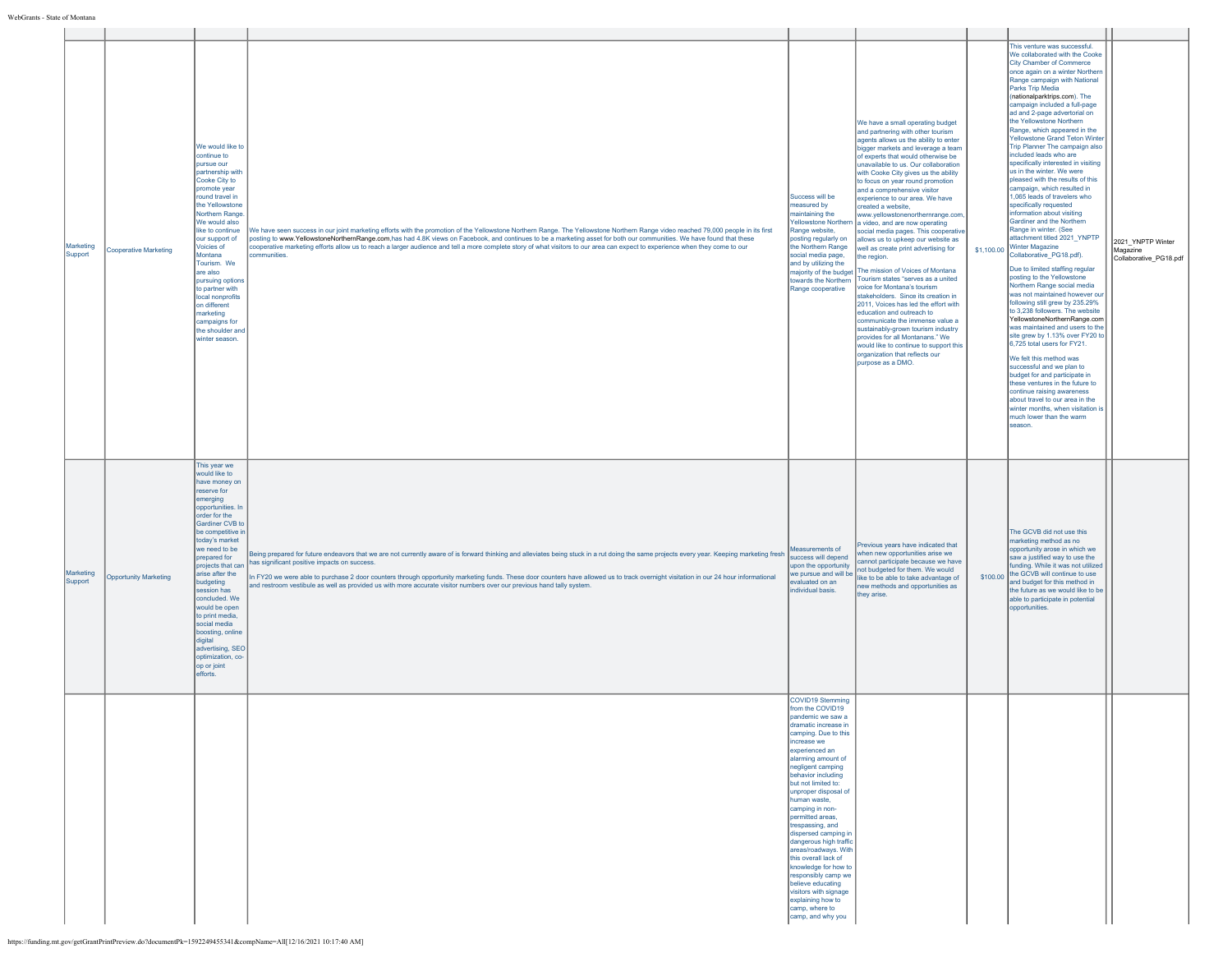| Marketing<br>Support | <b>Crisis Management</b> | In response to<br>the COVID19<br>pandemic and a<br>historic fire that<br>occurred in<br>14, 2020, we<br>feel that there<br>must be signage<br>added in<br>strategic<br>locations to help<br>mitigate the<br>egative effects<br>we have<br>experienced<br>from these<br>crises.                                                                                                                                                                                                                                             | Signs will provide continuous advertising for our message, working 24 hours a day, 7 days a week.<br>Supporting research for Camping related signage<br>Gardiner on July  "An experimental study conducted by Reigner and Lawson (2009) examining the effects of messaging (indirect management) on visitor behavior at Haleakala National Park in Hawaii<br>evealed that the type of messaging provided in visitor education materials can positively influence visitor behavior (in this case, the decision of whether or not to explore pools) which<br>nay result in resource degradation. This study suggests that in some situations, indirect management practices may be effective in changing visitor behavior so as to minimize resource<br>degradation." (Source)<br>Supporting research for signage related to the fire<br>38% OF LARGE COMPANIES WITH MULTIPLE LOCATIONS IDENTIFIED BRANDING/IMAGE AS THE MOST IMPORTANT PURPOSE OF EFFECTIVE SIGNAGE.<br>75% OF AMERICANS HAVE TOLD SOMEONE ELSE ABOUT A BUSINESS AS A REACTION TO YOUR SIGNAGE.<br>68% OF AMERICAN CONSUMERS HAVE MADE A PURCHASE BECAUSE A SIGN CAUGHT THEIR INTEREST.<br>ON AVERAGE, ONE ADDITIONAL ON PREMISE SIGN RESULTS IN AN INCREASE IN ANNUAL SALES REVENUE OF 4.75%.<br>(Source)                                                                                                                                                                                                                                                                                                                                                                                                                                                                                                                                                                                                 | should abide by<br>these regulations will<br>help sustain the<br>areas receiving<br>heightened abuse.<br>We will work in<br>tandem with the<br>Forest Service on<br>location placement<br>and appropriate<br>language for these<br>signs.<br>Fire July 14, 2020<br>On July 14, 2020 the<br><b>Gardiner Community</b><br>suffered a historic fire<br>that occurred on the<br>corners of Park and<br>Main St. This event<br>destroyed five<br>businesses and<br>caused one business<br>to relocate with<br>limited services due<br>to water damage<br>caused by the fire.<br>Despite the increase<br>in North Entrance<br>traffic in the months<br>following the fire,<br>there has been a<br>decrease in<br>commerce to the<br>surviving properties<br>on Park Street. Per<br>the feedback of<br>visitors in addition to<br>property owners this<br>decrease stems from<br>the now unappealing<br>aesthetic of these<br>vacant corner lots<br>(see attachment). In<br>an effort to<br>encourage traffic<br>beyond the vacant<br>lots signage<br>educating travelers<br>about the fire, in<br>addition to, signs<br>indicating that<br>businesses are open<br>is needed to mitigate<br>the effects of this<br>crisis. We will work in<br>tandem with the<br>property owners to<br>execute sign<br>placement, language,<br>and design. | Success will be measured by the<br>completion and placement of: at<br>least two signs with camping<br>education in appropriate areas, at<br>least one sign explaining the historic<br>fire on the fencing surrounding the<br>corners, and at least one sign<br>indicating that businesses are open<br>on the fencing surrounding the<br>corners.                                                                                                                                                                                                                                                                                                                |             | This method was successful.<br>The GCVB was able to place<br>four educational "No Camping"<br>signs in an area that saw a<br>dramatic increase of negligent<br>camping behavior. The GCVB<br>was also able to place two<br>informational sandwich board<br>signs indicating that Park Street<br>was open encouraging traffic<br>\$3,700.00 past the gravel lots. The GCVB<br>was not able to place an<br>educational sign about the fire<br>as it was deemed unnecessary<br>since the future of the property<br>is unknown. The GCVB may<br>continue to use this method in<br>the future if a crisis arises. [See<br>attachment FY21 Crisis<br>Management]. | Park Street Fire<br>Aftermath<br>Photos Reduced.pdf |
|----------------------|--------------------------|----------------------------------------------------------------------------------------------------------------------------------------------------------------------------------------------------------------------------------------------------------------------------------------------------------------------------------------------------------------------------------------------------------------------------------------------------------------------------------------------------------------------------|---------------------------------------------------------------------------------------------------------------------------------------------------------------------------------------------------------------------------------------------------------------------------------------------------------------------------------------------------------------------------------------------------------------------------------------------------------------------------------------------------------------------------------------------------------------------------------------------------------------------------------------------------------------------------------------------------------------------------------------------------------------------------------------------------------------------------------------------------------------------------------------------------------------------------------------------------------------------------------------------------------------------------------------------------------------------------------------------------------------------------------------------------------------------------------------------------------------------------------------------------------------------------------------------------------------------------------------------------------------------------------------------------------------------------------------------------------------------------------------------------------------------------------------------------------------------------------------------------------------------------------------------------------------------------------------------------------------------------------------------------------------------------------------------------------------------------------------------------------------------------|-------------------------------------------------------------------------------------------------------------------------------------------------------------------------------------------------------------------------------------------------------------------------------------------------------------------------------------------------------------------------------------------------------------------------------------------------------------------------------------------------------------------------------------------------------------------------------------------------------------------------------------------------------------------------------------------------------------------------------------------------------------------------------------------------------------------------------------------------------------------------------------------------------------------------------------------------------------------------------------------------------------------------------------------------------------------------------------------------------------------------------------------------------------------------------------------------------------------------------------------------------------------------------------------------------------------------------------|-----------------------------------------------------------------------------------------------------------------------------------------------------------------------------------------------------------------------------------------------------------------------------------------------------------------------------------------------------------------------------------------------------------------------------------------------------------------------------------------------------------------------------------------------------------------------------------------------------------------------------------------------------------------|-------------|-------------------------------------------------------------------------------------------------------------------------------------------------------------------------------------------------------------------------------------------------------------------------------------------------------------------------------------------------------------------------------------------------------------------------------------------------------------------------------------------------------------------------------------------------------------------------------------------------------------------------------------------------------------|-----------------------------------------------------|
| Publicity            | <b>Fam Trips</b>         | We will seek out<br>an individual(s)<br>or organization<br>that aligns with<br>our brand story<br>to visit Gardiner<br>during the fall,<br>winter, or spring<br>We will create a<br>detailed and<br>organized<br>tinerary for the<br>individual or<br>organization and<br>ask for<br>deliverables<br>photography,<br>social media<br>posts, blog post,<br>or print piece.<br>We would<br>welcome<br>partnering with a<br>local business,<br>egion, or CVB<br>to help stretch<br>our limited<br>budget for this<br>segment. | /2gilvy   https://www.adweek.com/performance-marketing/study-earned-media-still-matters-a-lot<br>n fact, the survey reveals that earned media is still, by leaps and bounds, the most powerful resource for influencing purchasing decisions and business outcomes.<br>According to the study, traditional media outlets are still the most trusted sources of news, followed by influencer-driven news. News generated by companies themselves, however,<br>anked as the least influential. Further, The majority of journalists surveyed (65%) agree that the more the (traditional) media covers a brand, the more credible the brand appears (within<br>eason, of course; they also cautioned that too much coverage looks suspicious).<br>Some other key takeaways from the study include:<br>44% of respondents feel that today's campaigns require a combination of traditional, social and paid media.<br>Almost half of respondents (47%) consider earned media the most influential medium of all when it comes to view earned media as most influential medium for driving purchasing<br>decisions and business outcomes.<br>1 FY20 Gardiner hosted the influencer travel influencer Travelin' Mel from which we recieved multiple methods of valuable media exposure including:<br>including but not  Instragram: 2 posts and a highlight reeel<br>limited to original Post @ Bbar ranch Xsking: 275 likes; 2,431 reach<br>Post @ Yellowstone National Park: 229 likes; 1,510 reach<br>Blog posts: YellowstoneTrips.com X 2 & TravelingMel.com X 2<br>YellowstoneTrips.com<br>Why Gardiner should Be Your Basecamp for Visiting Yellowsotne in the Winter: 886 pageviews<br>Best Places to Stay Near Yellowstone National Park: 4,868 pageviews<br>TravelinMel.com<br>Nordic Ski Trails in Montana: 915 pageviews<br>hings to do in Montana: 8,663 page views | Success will be<br>measured by<br>participating in at<br>least 1 Fam Trip. We<br>will then measure the<br>Fam Trip's success<br>by evaluating<br>whether or not<br>deliverables were<br>met, contract<br>exceptations were<br>fulfilled and whether<br>or not each<br>deliverable was<br>successful in terms of<br>reach, engagement,<br>increase in photo<br>library assets, etc.                                                                                                                                                                                                                                                                                                                                                                                                                                                                                                                                                                                                                                                                                                                                                                                                                                                                                                                                                  | We would like to continue to inspire<br>visitors to travel to the Gardiner area<br>in the winter and shoulder seasons<br>and feel that bringing an outside<br>entity with a large online audience<br>will help us with this goal. When<br>potential visitors are exposed to a<br>hands-on experience reported on by<br>a fam tour, they can visualize<br>themselves having the experience<br>themselves and therefore may be<br>more inspired to choose Gardiner as<br>their next destination.<br>We would also like to have funds on<br>hand to support Fam Trips<br>sponsored by Yellowstone Country<br>to our area such as meals, lodging,<br>and activities | \$48,801.00 | Due to the Covid-19 pandemic<br>the Gardiner CVB made the<br>decision to put Fam and/or<br>Press trips on hold so this was<br>nethod was not successful in<br>\$1,500.00 FY21. We will continue to<br>budget for this method as it has<br>proved valuable in previous<br>narketing plans.                                                                                                                                                                                                                                                                                                                                                                   |                                                     |

## *Markething Method Evaluation Attachments*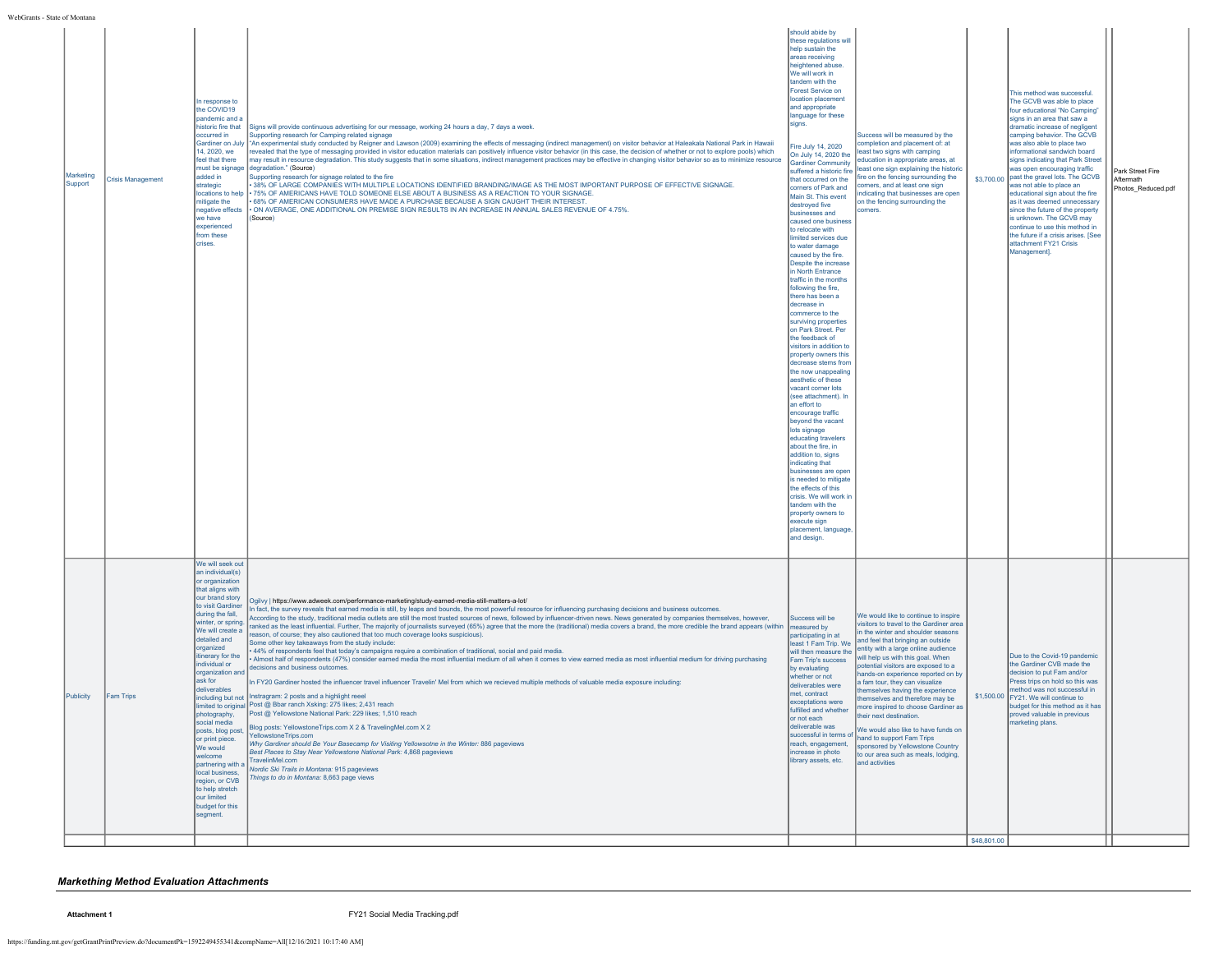WebGrants - State of Montana

| Attachment 2  | FY21 Social Media Yearly Report Visit Gardiner MT.pdf      |
|---------------|------------------------------------------------------------|
| Attachment 3  | FY21 Crisis Management.pdf                                 |
| Attachment 4  | FY21 TDG Digital Campaigns Compiled Overview .pdf          |
| Attachment 5  | FY21 TDG Digital Campaign Details .pdf                     |
| Attachment 6  | FY21 Outside Bozeman Online Campaigns.pdf                  |
| Attachment 7  | FY21 YOY Trends Gardiner VIC YNP Gate Counts.pdf           |
| Attachment 8  | FY21 Gardiner CVB Budget v. Actual w Pie Chart.pdf         |
| Attachment 9  |                                                            |
| Attachment 10 | FY21 Google Analytics Yearly Report Visit Gardiner MT, pdf |

## *Marketing Method Budget*

| <b>Marketing Segment</b> | <b>Marketing Method</b>               | Bed tax funded budget | Non bed tax funded budget (optional) |
|--------------------------|---------------------------------------|-----------------------|--------------------------------------|
| Consumer                 | Website/Internet Development/Updates  | \$4,300.00            | \$0.00                               |
| Consumer                 | Social Media                          | \$11,500.00           | \$0.00                               |
| Consumer                 | Photo/Video Library                   | \$1,000.00            | \$0.00                               |
| Consumer                 | <b>Joint Ventures</b>                 | \$8,276.26            | \$0.00                               |
| Consumer                 | <b>Travel Guide</b>                   | \$1,000.00            | \$0.00                               |
| Consumer                 | <b>Printed Material</b>               | \$6,500.00            | \$0.00                               |
| Consumer                 | <b>Print Advertising</b>              | \$3,628.50            | \$0.00                               |
| Consumer                 | Electronic Adv - Newsletter, E-blast  | \$2,175.00            | \$0.00                               |
| Consumer                 | <b>Online/Digital Advertising</b>     | \$22,000.00           | \$0.00                               |
|                          |                                       | \$60,379.76           | \$0.00                               |
| Marketing Support        | Fulfillment/Telemarketing/Call Center | \$5,000.00            | \$0.00                               |
| Marketing Support        | Administration                        | \$10,198.00           | \$0.00                               |
| Marketing Support        | TAC/Governor's Conference meetings    | \$1,300.00            | \$0.00                               |
| <b>Marketing Support</b> | <b>Opportunity Marketing</b>          | \$279.06              | \$0.00                               |
| Marketing Support        | <b>Cooperative Marketing</b>          | \$2,600.00            | \$0.00                               |
| <b>Marketing Support</b> | <b>Crisis Management</b>              | \$3,700.00            | \$0.00                               |
|                          |                                       | \$23,077.06           | \$0.00                               |
| Publicity                | Fam Trips                             | \$1,500.00            | \$0.00                               |
|                          |                                       | \$1,500.00            | \$0.00                               |
|                          |                                       | \$84,956.82           | \$0.00                               |

# *Miscellaneous Attachments*

| <b>Description</b>                                                                                                           | <b>File Name</b>                                      | <b>File Size</b> |
|------------------------------------------------------------------------------------------------------------------------------|-------------------------------------------------------|------------------|
| This pie chart reflects a breakdown of the projected budget by marketing method.                                             | FY21 Budget Marketing Method Breakdown Piechart.pdf   | 63 KB            |
| This pie chart reflects a breakdown of the projected budget by marketing method.                                             | FY21 Budget Marketing Method Breakdown Piechart.pdf   | 63 KB            |
| This pie chart reflects a breakdown of the projected budget by marketing segment.                                            | FY21 Budget Martketing Segment Breakdown Piechart.pdf | 100 KB           |
| This pie chart reflects a breakdown of the projected budget by marketing segment.                                            | FY21 Budget Martketing Segment Breakdown Piechart.pdf | 100 KB           |
| Breakdown of Gardiner CVB FY21 Budget including forecasted decreased in response to COVID19 and<br>funds allocated from FY20 | FY21 Budget Projection Information w Pie Chart.pdf    | 160 KB           |

# *Reg/CVB Required Documents*

**Description File Name File Size** Gardiner Chamber of Commerce & CVB Required Documents **FY21** Required Documents.pdf 136 KB